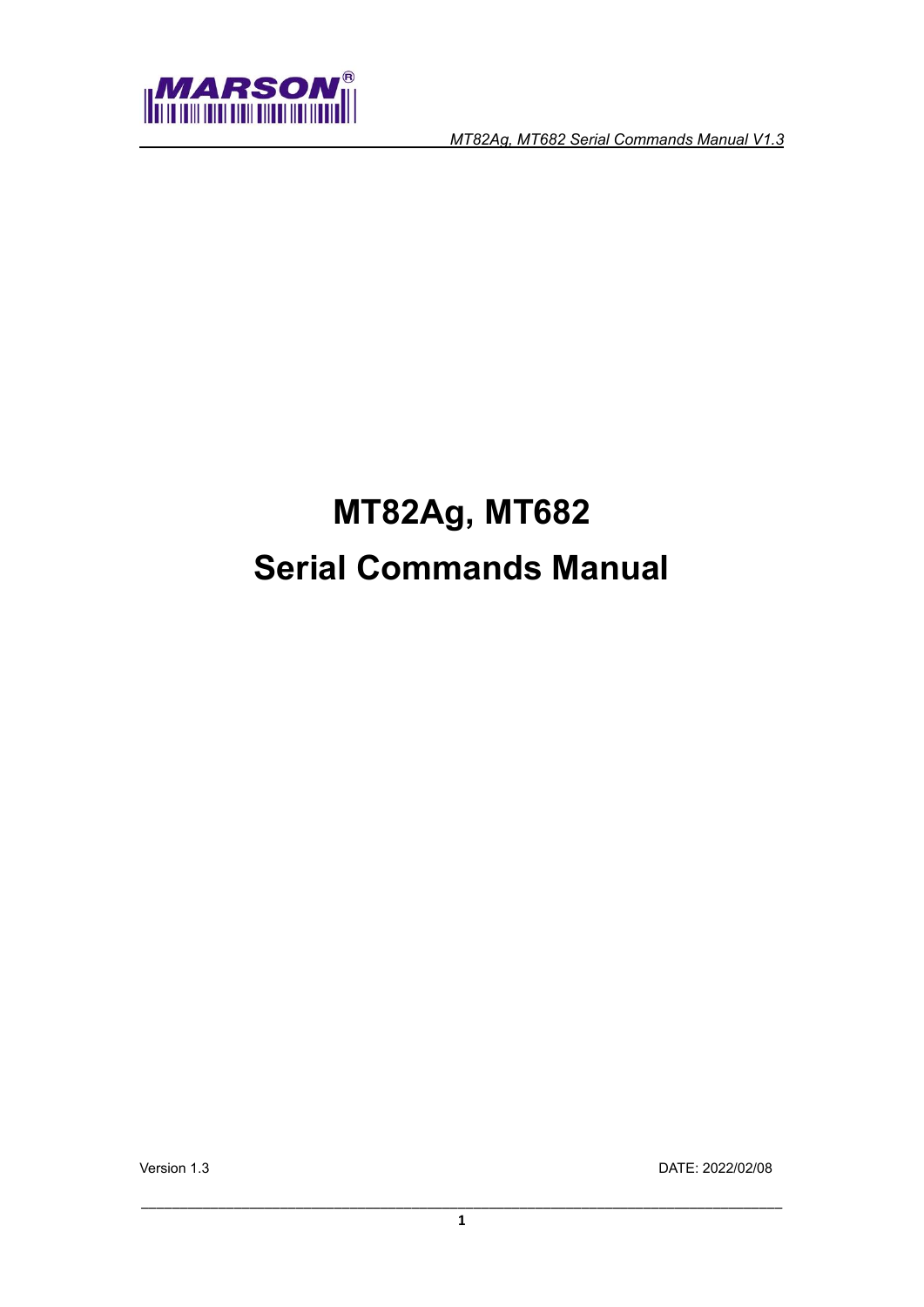

## **Table of Content**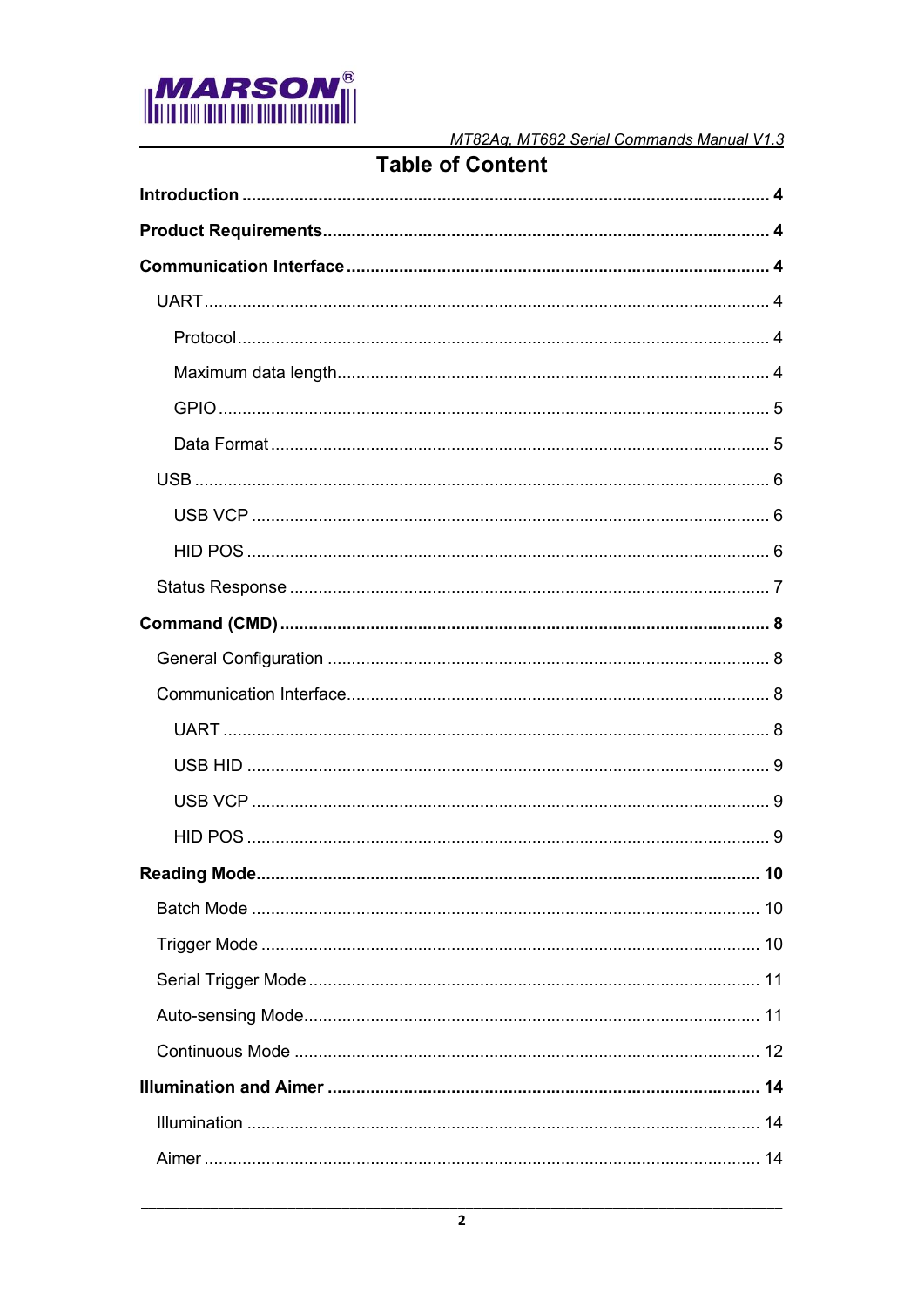

| MT82Ag, MT682 Serial Commands Manual V1.3 |
|-------------------------------------------|
|                                           |
|                                           |
|                                           |
|                                           |
|                                           |
|                                           |
|                                           |
|                                           |
|                                           |
|                                           |
|                                           |
|                                           |
|                                           |
|                                           |
|                                           |
|                                           |
|                                           |
|                                           |
|                                           |
|                                           |
|                                           |
|                                           |
|                                           |
|                                           |
|                                           |
|                                           |
|                                           |
|                                           |
|                                           |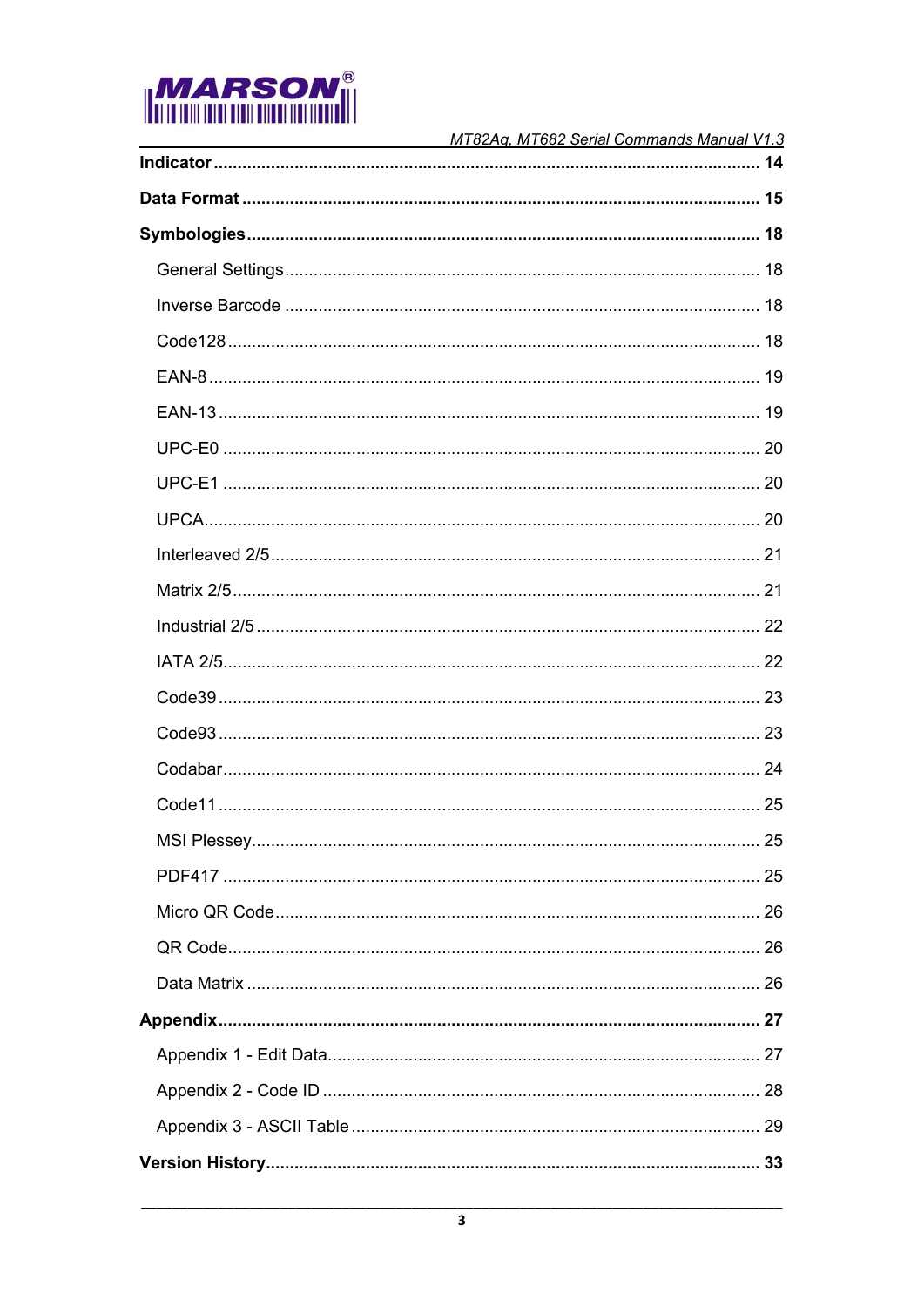

#### <span id="page-3-0"></span>**Introduction**

This document describes the serial commands in ASCII equivalents for host parameter programming through USB VCP, HID POS and UART interface. All commands can be sent via PC COM port using serial communication software.

## <span id="page-3-1"></span>**Product Requirements**

The following product, when programmed with the specified firmware, support serial commands operation via given interface:

| <b>Model</b> | <b>Firmware Version</b> | Interface      |
|--------------|-------------------------|----------------|
| MT82Ag       |                         | <b>UART</b>    |
| MT682        | V2.18.25.4 or up        | USB VCP        |
| MT6820       |                         | <b>HID POS</b> |

## <span id="page-3-2"></span>**Communication Interface**

## <span id="page-3-4"></span><span id="page-3-3"></span>**UART**

#### **Protocol**

Baud rate  $= 9600$ Data Bits = 8 Parity = None Stop Bit  $= 1$ Handshaking = None ACK/NAK = OFF

#### <span id="page-3-5"></span>**Maximum data length**

In UART interface, the maximum data length of communication is 2070 bytes.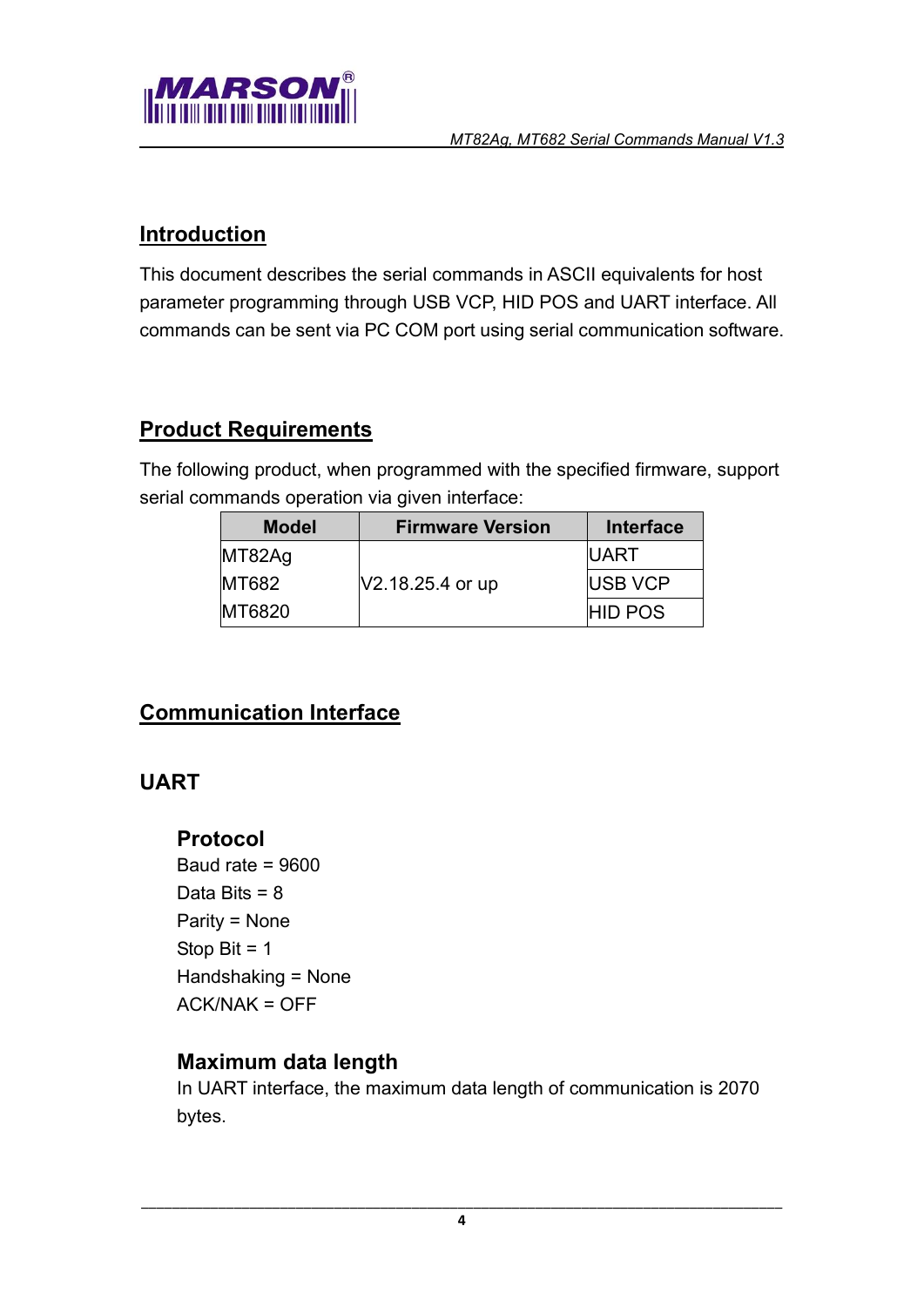

## <span id="page-4-0"></span>**GPIO**

| <b>Interface</b> | <b>Function</b> | Pin                |
|------------------|-----------------|--------------------|
| UART1            |                 | GPIOC <sub>9</sub> |
|                  |                 | GPIOC <sub>8</sub> |

#### <span id="page-4-1"></span>**Data Format**

LEN is always 2 bytes, big-endian format, indicating the length of CMD/DATA, excluding BCC and ETX. BCC is the XOR value from FID to DATA.

Host's command:

| <b>STX</b> | FID  | <b>LEN</b> |      | <b>CMD</b>   | <b>BCC</b> |      |
|------------|------|------------|------|--------------|------------|------|
| $\log 5A$  | 0x00 | 0x00       | 0xxx | XXXXXXXXXXXX | 1Byte)     | 0xA5 |

Scan engine's response:

| <b>STX</b> | <b>FID</b> | <b>EN</b> |      | <b>DATA</b>         | <b>BCC</b> | <b>ETX</b> |
|------------|------------|-----------|------|---------------------|------------|------------|
| 0x5A       | 0x01       | 0xxx      | 0xxx | <b>XXXXXXXXXXXX</b> | 1Byte)     | 0xA5       |

Scan engine's automatic feedback:

| <b>STX</b> | <b>FID</b> | LEN. |      | <b>DATA</b>  | <b>BCC</b> | <b>ETX</b>       |
|------------|------------|------|------|--------------|------------|------------------|
| 0x5A       | 0x02       | 0xxx | 0xxx | XXXXXXXXXXXX | 1Byte)     | 0xA <sub>5</sub> |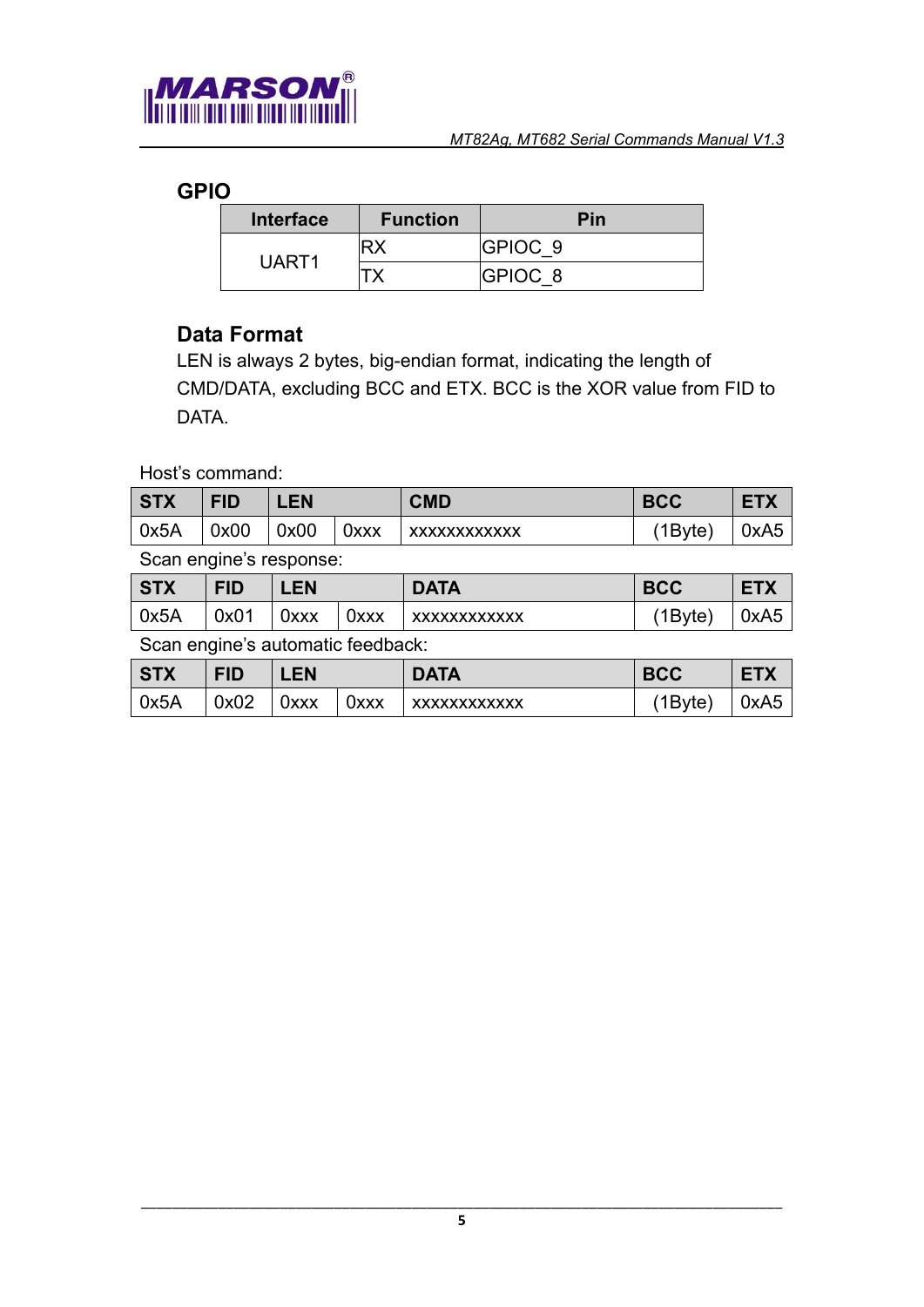

#### <span id="page-5-1"></span><span id="page-5-0"></span>**USB**

#### **USB VCP**

When configured to USB VCP interface, the scan engine can communicate with the host via USB Virtual COM, which requires VCP driver to be installed.

Host's command:

| <b>CMD</b>              |
|-------------------------|
| XXXXXXXXXXX             |
| Scan engine's response: |
| <b>DATA</b>             |
| XXXXXXXXXXX             |

#### <span id="page-5-2"></span>**HID POS**

When configured to USB HID POS interface, the scan engine can communicate with the host via USB HID, which requires no driver.

vid: 0x26f1

pid: 0x8803

Host's command:

| <b>Byte</b> | Content                                       |
|-------------|-----------------------------------------------|
|             | Message ID $(0x04)$                           |
|             | Data length                                   |
| $2 - 61$    | Data (CMD)                                    |
| 62          | 0x00, 1 byte reserved                         |
| 63          | 0x00 (no data behind) 0x01 (more data behind) |

Scan engine's response:

| <b>Byte</b> | Content                |
|-------------|------------------------|
|             | Message ID $(0x02)$    |
|             | Data length            |
| $2 - 57$    | Data (DATA)            |
| 58-62       | 0x00, 5 bytes reserved |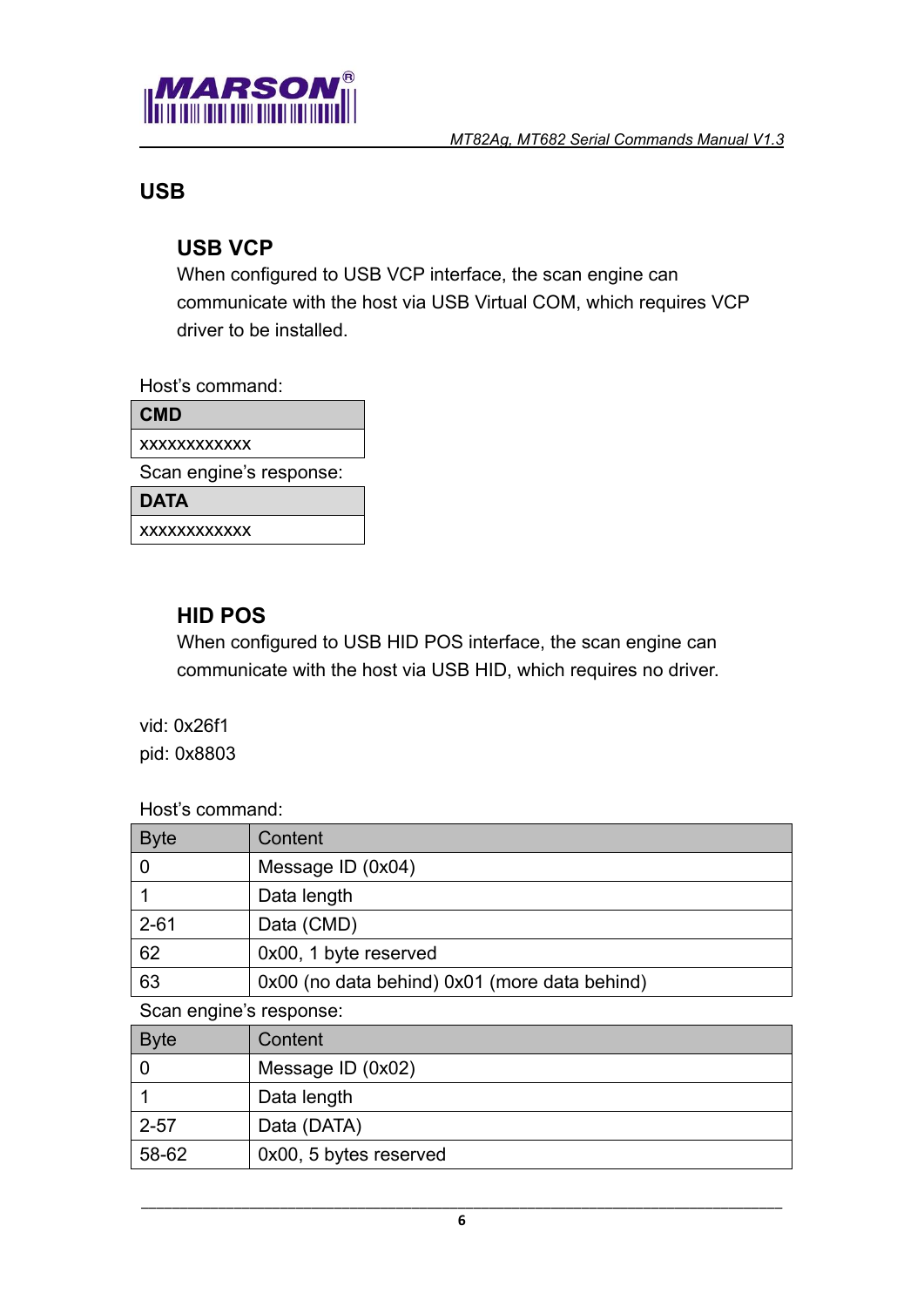

63 0x00 (no data behind) 0x01 (more data behind)

## <span id="page-6-0"></span>**Status Response**

Scan engine may respond with the following status (in Hex)

| Status | Definition                       |
|--------|----------------------------------|
| l 9000 | <b>Success</b>                   |
| l 6A89 | Failure, error or abnormal event |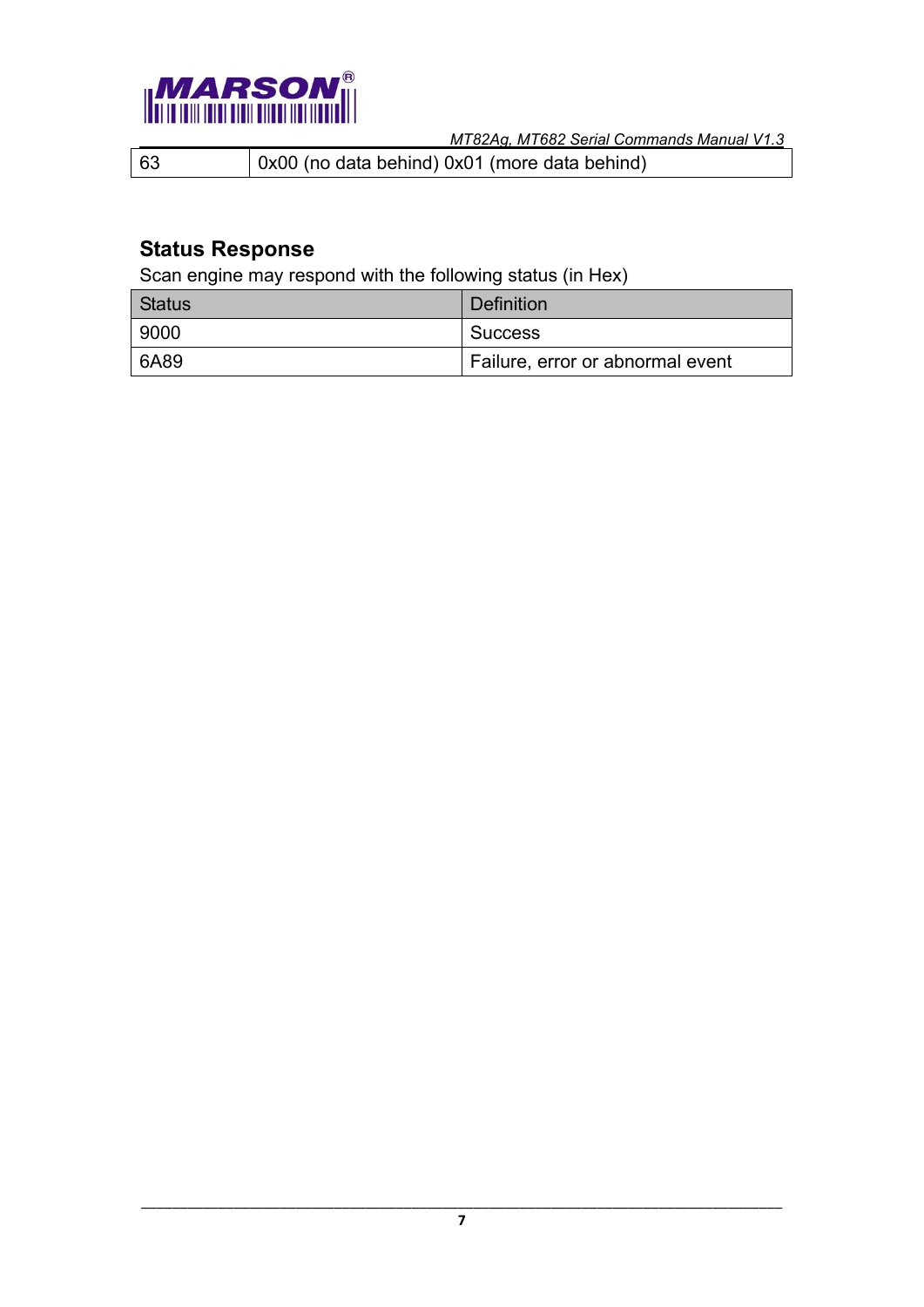

# <span id="page-7-0"></span>**Command (CMD)**

# <span id="page-7-1"></span>**General Configuration**

| <b>Function</b>                              | Command    |
|----------------------------------------------|------------|
| Check version                                | T_OUT_CVER |
| Enable configuration barcode                 | S_CMD_0001 |
| Disable configuration barcode                | S CMD 0000 |
| Output configuration barcode data            | S CMD 0011 |
| Not output configuration barcode data        | S CMD 0010 |
| Reset to factory default                     | S CMD FFFF |
| Save current configuration as custom default | S CMD 00F1 |
| Reset to custom default                      | S CMD 00F0 |

## <span id="page-7-3"></span><span id="page-7-2"></span>**Communication Interface**

| Function            | Command          |
|---------------------|------------------|
| Interface = UART    | S_CMD_01H3       |
| Baud rate = $1200$  | S CMD H3BR1200   |
| Baud rate = $2400$  | S CMD H3BR2400   |
| Baud rate = $4800$  | S CMD_H3BR4800   |
| Baud rate = $9600*$ | S_CMD_H3BR9600   |
| Baud rate = $14400$ | S CMD H3BR14400  |
| Baud rate = $19200$ | S CMD H3BR19200  |
| Baud rate = $38400$ | S CMD H3BR38400  |
| Baud rate = $57600$ | S CMD H3BR57600  |
| Baud rate = 115200  | S CMD H3BR115200 |
| Parity = $None*$    | S_CMD_H3P0       |
| Parity = Odd        | S CMD H3P1       |
| Parity = $Even$     | S CMD H3P2       |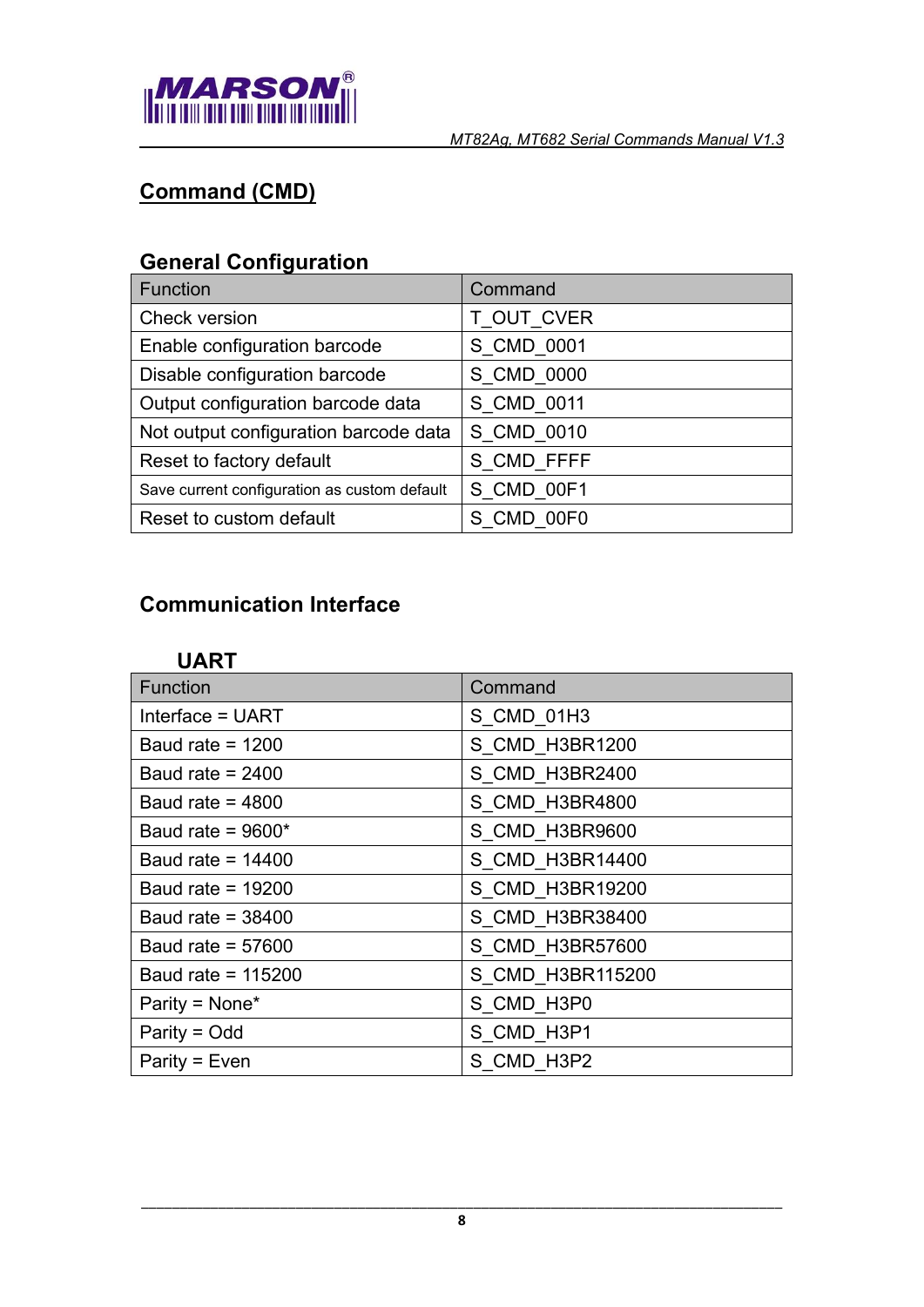

#### <span id="page-8-0"></span>**USB HID**

| <b>Function</b>               | Command            |
|-------------------------------|--------------------|
| Interface = USB HID*          | S_CMD_01H0         |
| Intercharacter Delay = None   | S_CMD_H0IT00       |
| Intercharacter Delay = 2ms*   | S CMD H0IT02       |
| Intercharacter Delay = 5ms    | S_CMD_H0IT05       |
| Intercharacter Delay = 10ms   | S_CMD_H0IT10       |
| Intercharacter Delay = $\#ms$ | S_CMD_H0IT#        |
| $(\# = 0 \sim 75)$            | $(\# = 0 \sim 75)$ |
| Polling rate = 1ms*           | S CMD_H0PR01       |
| Polling rate $=$ 2ms          | S_CMD_H0PR02       |
| Polling rate $=$ 3ms          | S CMD H0PR03       |
| Polling rate $=$ 4ms          | S CMD H0PR04       |
| Polling rate $=$ 5ms          | S_CMD_H0PR05       |
| Polling rate $= 6ms$          | S CMD H0PR06       |
| Polling rate $= 7$ ms         | S CMD_H0PR07       |
| Polling rate $= 8ms$          | S CMD_H0PR08       |
| Polling rate = 9ms            | S CMD H0PR09       |
| Polling rate = 10ms           | S CMD H0PR10       |

#### <span id="page-8-1"></span>**USB VCP**

| <b>Function</b>     | Command    |
|---------------------|------------|
| Interface = USB VCP | S CMD 01H2 |

#### <span id="page-8-2"></span>**HID POS**

| <b>Function</b>     | Command    |
|---------------------|------------|
| Interface = HID POS | S CMD 01H1 |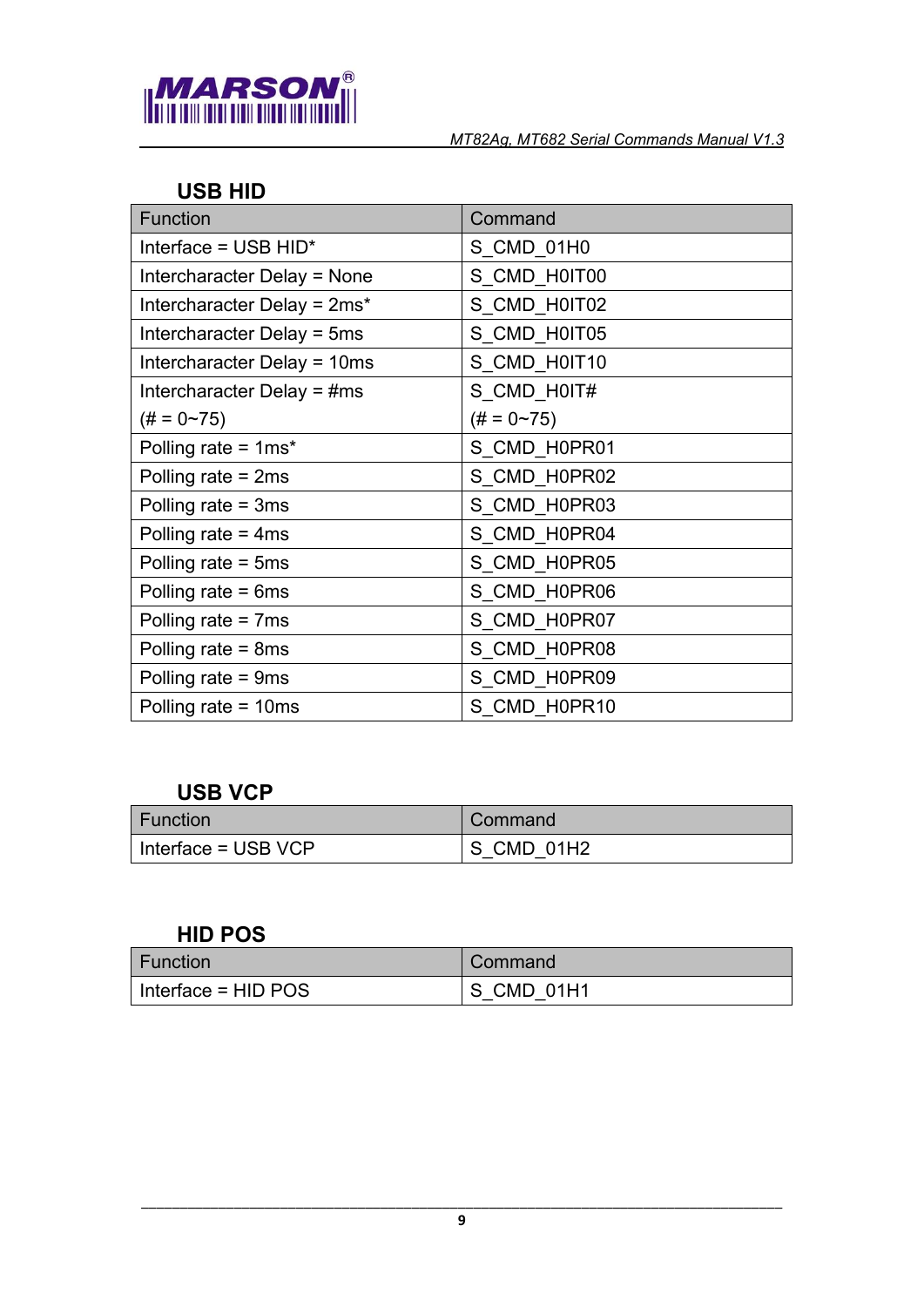

## <span id="page-9-0"></span>**Reading Mode**

#### <span id="page-9-1"></span>**Batch Mode**

| Function                  | Command    |
|---------------------------|------------|
| Reading mode = Batch mode | S CMD MB00 |

In batch mode, the scan engine starts scanning barcode when trigger pin = low. If trigger stays low, the scanning continues, with each barcode scanned once. To restart a new batch reading, the host must reset trigger level first and then pull trigger low again.

#### <span id="page-9-2"></span>**Trigger Mode**

| <b>Function</b>                        | Command                    |
|----------------------------------------|----------------------------|
| Reading mode = Trigger mode*           | S_CMD_MT00                 |
| LED timeout = $3000ms*$                | S CMD MTRS3000             |
| LED timeout = $5000ms$                 | S CMD MTRS5000             |
| LED timeout = $\#$ ms                  | S CMD_MTRS#                |
| $(\# = 1000 \sim 3600000)$             | $(\# = 1000 \sim 3600000)$ |
| Trigger condition = Level*             | S_CMD_MT10                 |
| Trigger condition = Pulse              | S_CMD_MT11                 |
| Disable identical read interval*       | S CMD MT30                 |
| Enable identical read interval         | S CMD MT31                 |
| Disable identical read interval reset* | S CMD MT40                 |
| Enable identical read interval reset   | S_CMD_MT41                 |
| Identical read interval = 0ms          | S CMD MTRI0000             |
| Identical read interval = 1000ms       | S_CMD_MTRI1000             |
| Identical read interval = 1500ms*      | S CMD MTRI1500             |
| Identical read interval = 3000ms       | S CMD MTRI3000             |
| Identical read interval = 5000ms       | S CMD MTRI5000             |
| Identical read interval $=$ #ms        | S_CMD_MTRI#                |
| $(\# = 0 \sim 65535)$                  | $(\# = 0 \sim 65535)$      |

When trigger condition = level, the trigger pin must always stay low during a scanning operation. When trigger condition = pulse, the scan engine starts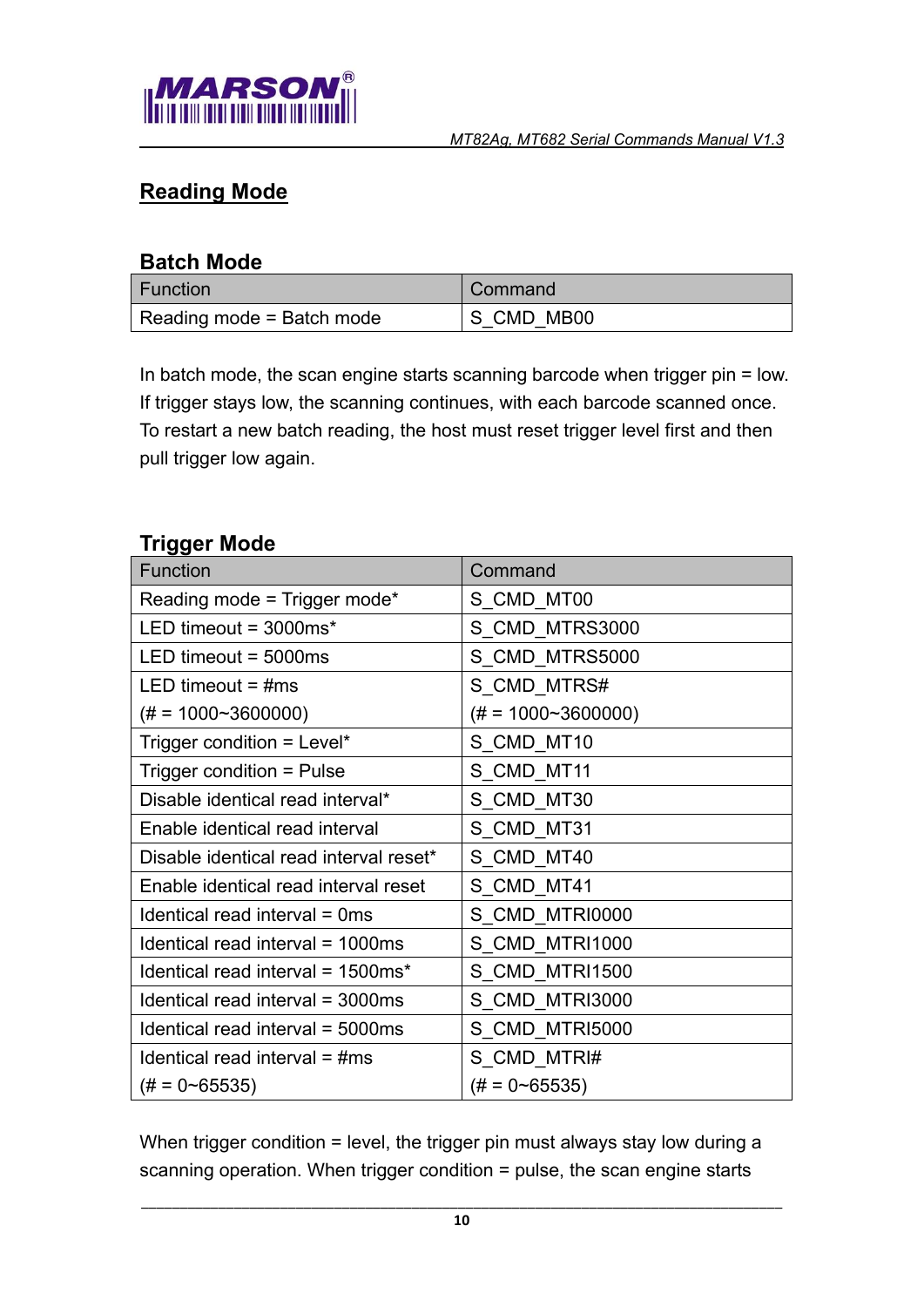

scanning whenever a low level pulse at trigger pin is detected, and will continue scanning until a barcode is scanned or a pre-set timeout is reached.

When identical read interval = 0ms, a barcode can be scanned only once. When identical read interval > 0ms, a barcode (or an identical one) can be re-scanned after the defined amount of interval expires.

When identical read interval is enabled and identical read interval reset is disabled, a barcode (or an identical one) can be re-scanned only after the defined amount of interval expires.

When identical read interval is enabled and identical read interval reset is enabled, a barcode (or an identical one) can be re-scanned only if it has not been scanned before the defined amount of interval expires.

#### <span id="page-10-0"></span>**Serial Trigger Mode**

| <br>Function                       | Command       |
|------------------------------------|---------------|
| Reading mode = Serial Trigger mode | $ S$ CMD 020D |
| Start scanning                     | SR030301      |
| Stop scanning                      | SR030300      |

In Serial Trigger Mode, the scan engine can only be triggered by sending SR030301 (Start scanning)

#### <span id="page-10-1"></span>**Auto-sensing Mode**

| Function                             | Command                    |
|--------------------------------------|----------------------------|
| Reading mode = Auto-sensing mode     | S CMD 020F                 |
| LED timeout = $3000ms*$              | S CMD MSRS3000             |
| LED timeout = $5000ms$               | S_CMD_MSRS5000             |
| LED timeout = $\#$ ms                | S CMD MSRS#                |
| $(\# = 1000 \sim 3600000)$           | $(\# = 1000 \sim 3600000)$ |
| Image stabilization timeout = 60ms*  | S CMD MSRP60               |
| Image stabilization timeout = 500ms  | S CMD MSRP500              |
| Image stabilization timeout = 1000ms | S CMD MSRP1000             |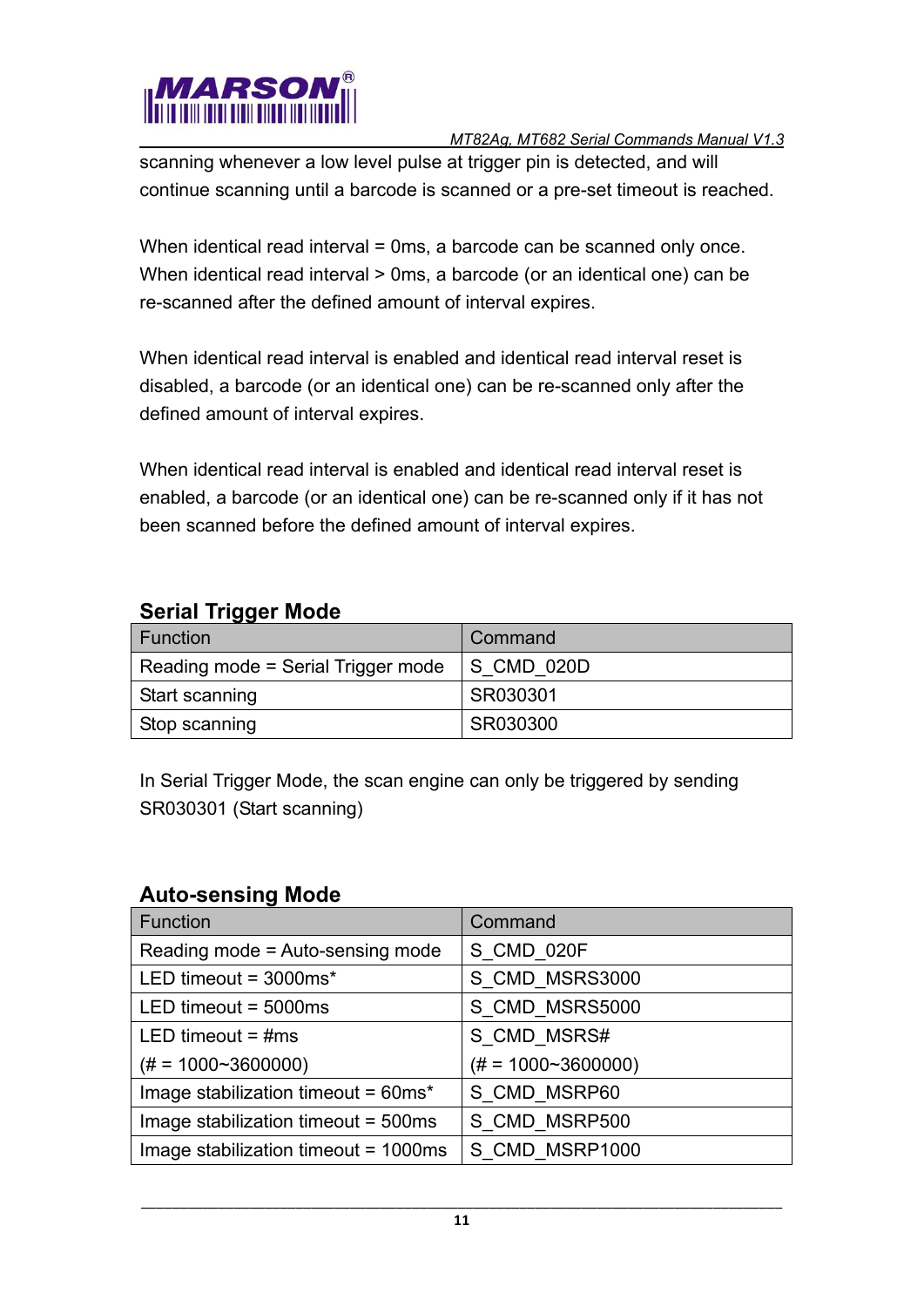

|                                        | MT82Ag, MT682 Serial Commands Manual V1.3 |
|----------------------------------------|-------------------------------------------|
| Image stabilization timeout = $\#ms$   | S_CMD_MSRP#                               |
| $(\# = 0 \sim 1600)$                   | $(\# = 0 \sim 1600)$                      |
| Disable identical read interval*       | S CMD MS30                                |
| Enable identical read interval         | S_CMD_MS31                                |
| Disable identical read interval reset* | S CMD MS40                                |
| Enable identical read interval reset   | S_CMD_MS41                                |
| Identical read interval = 0ms          | S_CMD_MSRI0000                            |
| Identical read interval = 1000ms       | S CMD MSRI1000                            |
| Identical read interval = 1500ms*      | S CMD MSRI1500                            |
| Identical read interval = 3000ms       | S CMD MSRI3000                            |
| Identical read interval = 5000ms       | S CMD MSRI5000                            |
| Identical read interval $=$ #ms        | S CMD MSRI#                               |
| $(\# = 0 \sim 65535)$                  | $(\# = 0 \sim 65535)$                     |
| Auto-sensing sensitivity = Medium      | S CMD MS51                                |
| Auto-sensing sensitivity = Low         | S CMD MS52                                |
| Auto-sensing sensitivity = High*       | S CMD MS53                                |
| Auto-sensing sensitivity = Ultra high  | S CMD MS54                                |
| Auto-sensing threshold = $#$           | S CMD MS50#                               |
| $(\# = 0 \sim 50)$                     | $(\# = 0 \sim 50)$                        |

When identical read interval = 0ms, a barcode can be scanned only once. When identical read interval > 0ms, a barcode (or an identical one) can be re-scanned after the defined amount of interval expires.

When identical read interval is enabled and identical read interval reset is disabled, a barcode (or an identical one) can be re-scanned only after the defined amount of interval expires.

When identical read interval is enabled and identical read interval reset is enabled, a barcode (or an identical one) can be re-scanned only if it has not been scanned before the defined amount of interval expires.

| CONTINUOUS MOUS                |            |
|--------------------------------|------------|
| <b>Function</b>                | Command    |
| Reading mode = Continuous mode | S CMD 020E |

## <span id="page-11-0"></span>**Continuous Mode**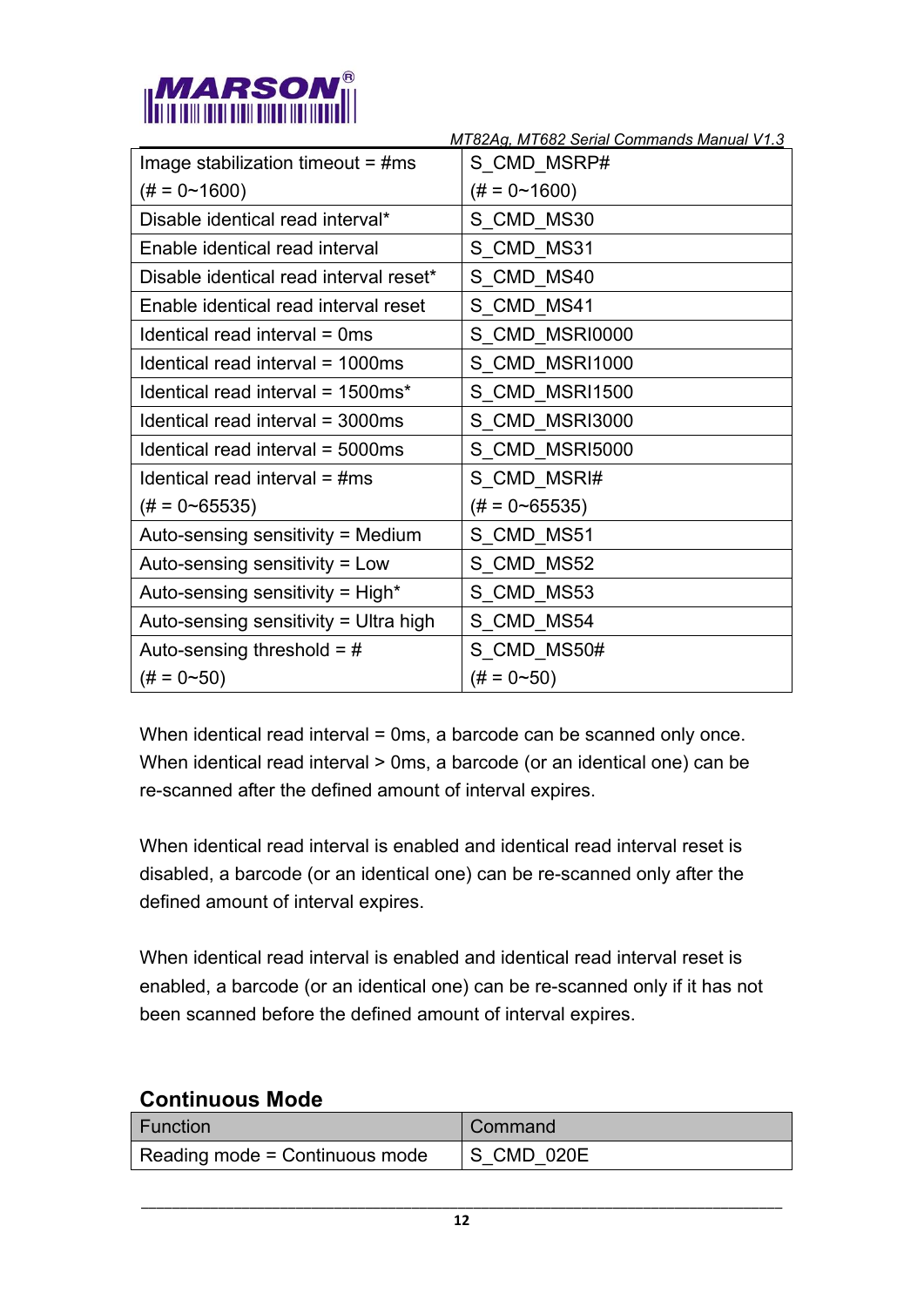

|                                        | MT82Ag, MT682 Serial Commands Manual V1.3 |
|----------------------------------------|-------------------------------------------|
| LED timeout = $3000ms*$                | S CMD MARS3000                            |
| LED timeout $=$ 5000ms                 | S_CMD_MARS5000                            |
| LED timeout = $\#ms$                   | S CMD MARS#                               |
| $(\# = 1000 \sim 3600000)$             | $(\# = 1000 \sim 3600000)$                |
| Scan interval $= 0$ ms                 | S CMD MARR000                             |
| Scan interval = $500ms$                | S CMD MARR500                             |
| Scan interval = 1000ms*                | S CMD MARR1000                            |
| Scan interval = 2000ms                 | S CMD MARR2000                            |
| Scan interval = 5000ms                 | S CMD MARR5000                            |
| Scan interval = $\#ms$                 | S CMD MARR                                |
| Disable identical read interval*       | S CMD MA30                                |
| Enable identical read interval         | S CMD MA31                                |
| Disable identical read interval reset* | S CMD MA40                                |
| Enable identical read interval reset   | S CMD MA41                                |
| Identical read interval = 0ms          | S CMD MARI0000                            |
| Identical read interval = 1000ms       | S CMD MARI1000                            |
| Identical read interval = 1500ms*      | S_CMD_MARI1500                            |
| Identical read interval = 3000ms       | S CMD MARI3000                            |
| Identical read interval = 5000ms       | S CMD MARI5000                            |
| Identical read interval $=$ #ms        | S CMD MARI#                               |
| $(\# = 0 \sim 65535)$                  | $(\# = 0 \sim 65535)$                     |

When identical read interval = 0ms, a barcode can be scanned only once. When identical read interval > 0ms, a barcode (or an identical one) can be re-scanned after the defined amount of interval expires.

When identical read interval is enabled and identical read interval reset is disabled, a barcode (or an identical one) can be re-scanned only after the defined amount of interval expires.

When identical read interval is enabled and identical read interval reset is enabled, a barcode (or an identical one) can be re-scanned only if it has not been scanned before the defined amount of interval expires.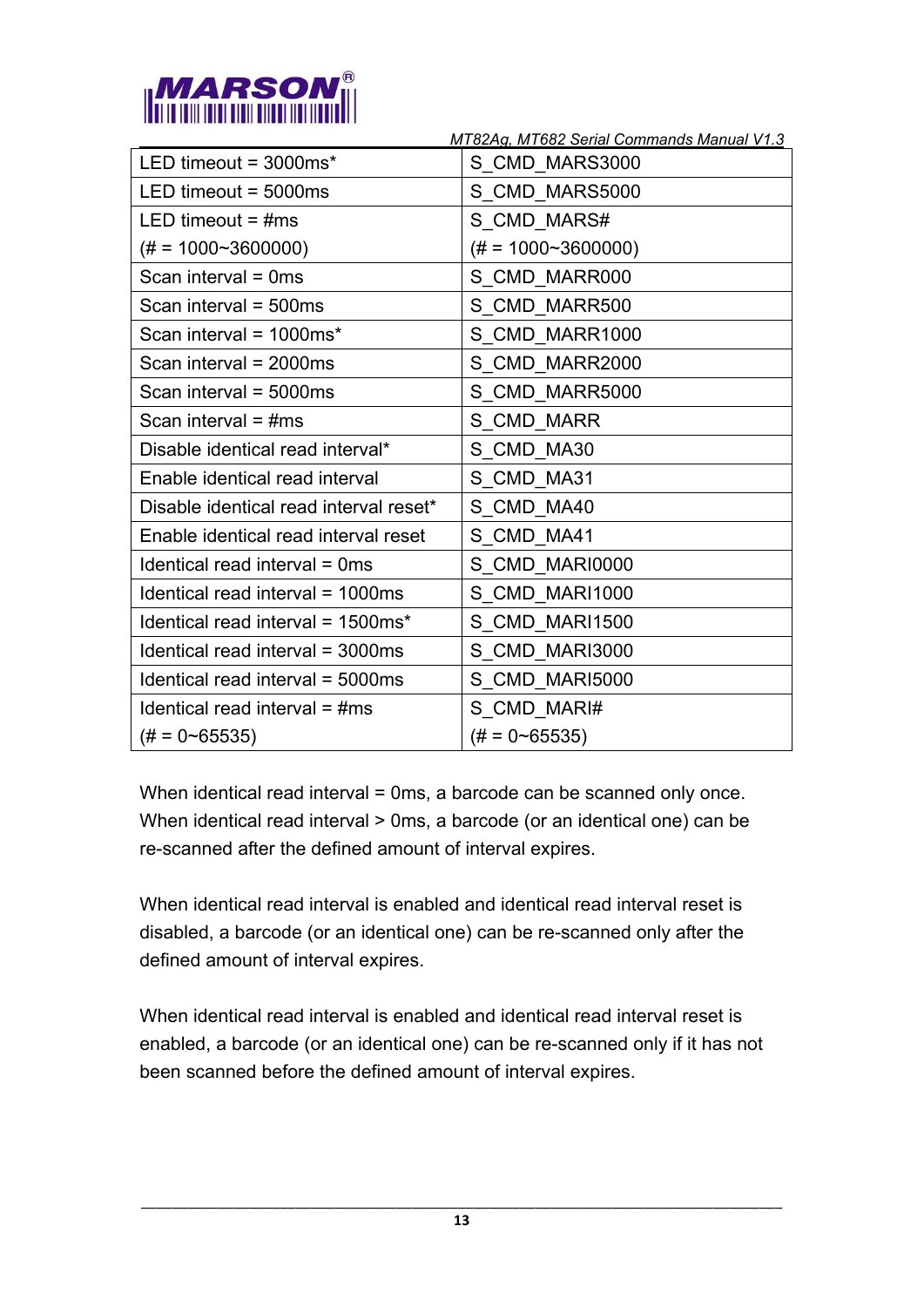

# <span id="page-13-0"></span>**Illumination and Aimer**

## <span id="page-13-1"></span>**Illumination**

| <b>Function</b> | Command    |
|-----------------|------------|
| Normal*         | S CMD 03L2 |
| ∣ Always off    | S CMD 03L0 |
| ∣ Always on     | S CMD 03L1 |

## <span id="page-13-2"></span>**Aimer**

| <b>Function</b> | Command    |
|-----------------|------------|
| Normal*         | S CMD 03A2 |
| ∣ Always off    | S CMD 03A0 |
| ∣ Always on     | S CMD 03A1 |

## <span id="page-13-3"></span>**Indicator**

| <b>Function</b>                | Command    |
|--------------------------------|------------|
| Mute                           | S_CMD_04F0 |
| Unmute*                        | S CMD 04F1 |
| Power up beep on*              | S CMD 0401 |
| Power up beep off              | S_CMD_0400 |
| Good read beep on*             | S CMD 0403 |
| Good read beep off             | S_CMD_0402 |
| Indicator beep type 1          | S CMD 04T1 |
| Indicator beep type 2          | S CMD 04T2 |
| Indicator beep type 3*         | S_CMD_04T3 |
| Beep volume high*              | S CMD 04V0 |
| Beep volume medium             | S_CMD_04V1 |
| Beep volume low                | S CMD 04V2 |
| Configuration barcode beep on* | S CMD 0405 |
| Configuration barcode beep off | S_CMD_0404 |
| Good read LED on*              | S CMD 0407 |
| Good read LED off              | S CMD 0406 |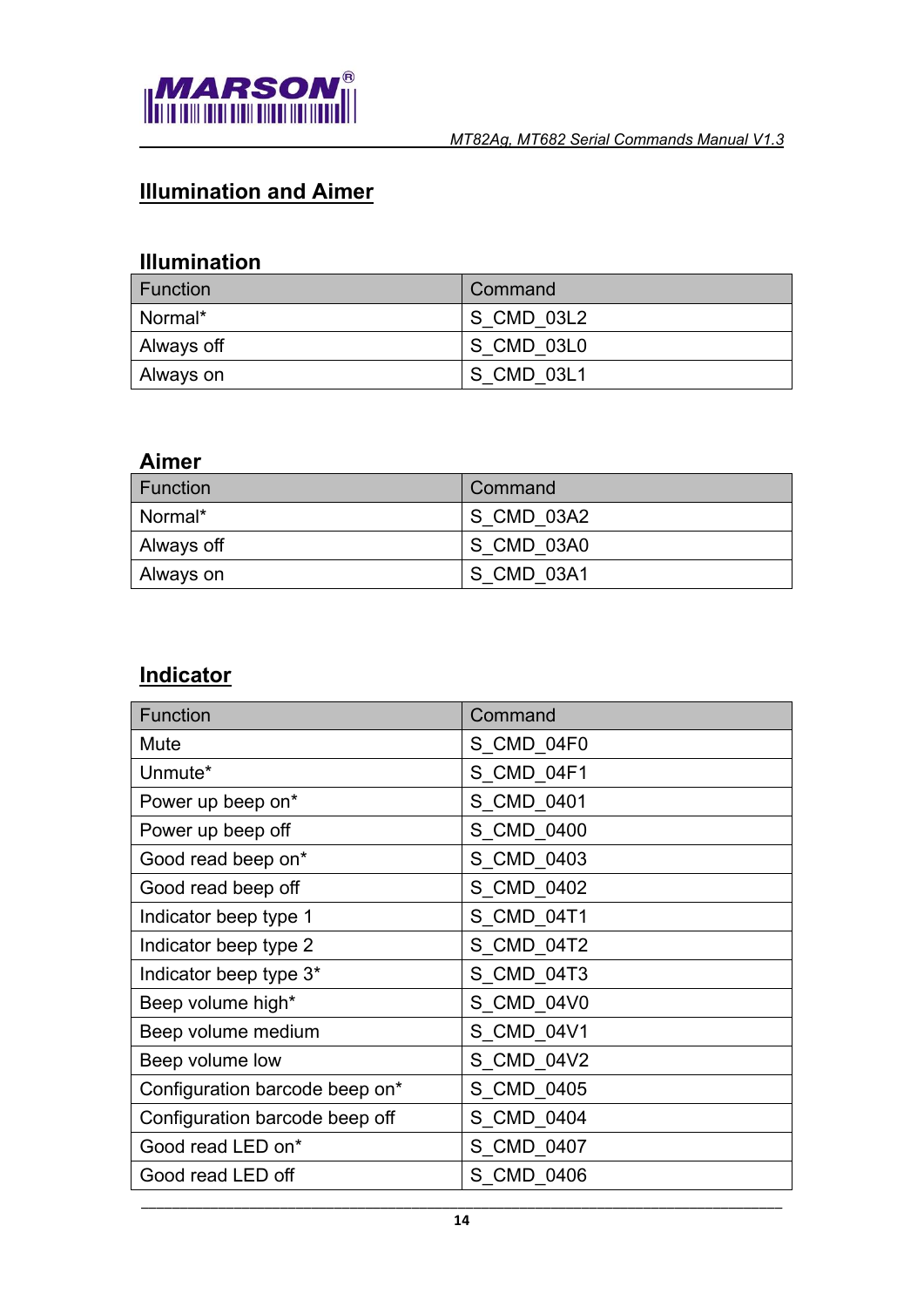

| Good read LED duration = 100ms                 | S CMD 04LR100                                  |
|------------------------------------------------|------------------------------------------------|
| Good read LED duration = $200ms*$              | S CMD 04LR200                                  |
| Good read LED duration = 500ms                 | S_CMD_04LR500                                  |
| Good read LED duration $=$ #ms                 | S CMD 04LR#                                    |
| $(\# = 0 \sim 3600000)$                        | $(\# = 0 \sim 3600000)$                        |
| NGR (Not Good Read) message on                 | S CMD 0409                                     |
| NGR message off*                               | S CMD 0408                                     |
| Edit NGR message                               | S CMD 04NR                                     |
| (length = $0\neg 7$ data; data = $00\neg F$ F) | (length = $0\neg 7$ data; data = $00\neg F$ F) |

To edit NGR message, follow below steps:

- 1. Send S\_CMD\_04NR
- 2. Send commands corresponding to the hex equivalents of desired data as NGR message; for example, if 'ABC' is desired data, send:
	- S\_CMD\_D004
	- S\_CMD\_D001
	- S\_CMD\_D004
	- S\_CMD\_D002
	- S\_CMD\_D004
	- S\_CMD\_D003

(see **Appendix 1 - Edit Data**)

3. Send S CMD DFFF to save configuration (see **Appendix 1 - Edit Data**)

## <span id="page-14-0"></span>**Data Format**

| Function                                | Command                                 |
|-----------------------------------------|-----------------------------------------|
| Enable full data format*                | S CMD 05F1                              |
| Disable full data format                | S CMD 05F0                              |
| CodeID+Preamble                         | S CMD 05C1                              |
| Preamble+CodeID*                        | S CMD 05C0                              |
| Enable Preamble                         | S CMD 0501                              |
| Disable Preamble*                       | S CMD 0500                              |
| <b>Edit Preamble</b>                    | S CMD 051R                              |
| $(length = 0~16$ data; data = $00~F$ F) | $(length = 0~16$ data; data = $00~F$ F) |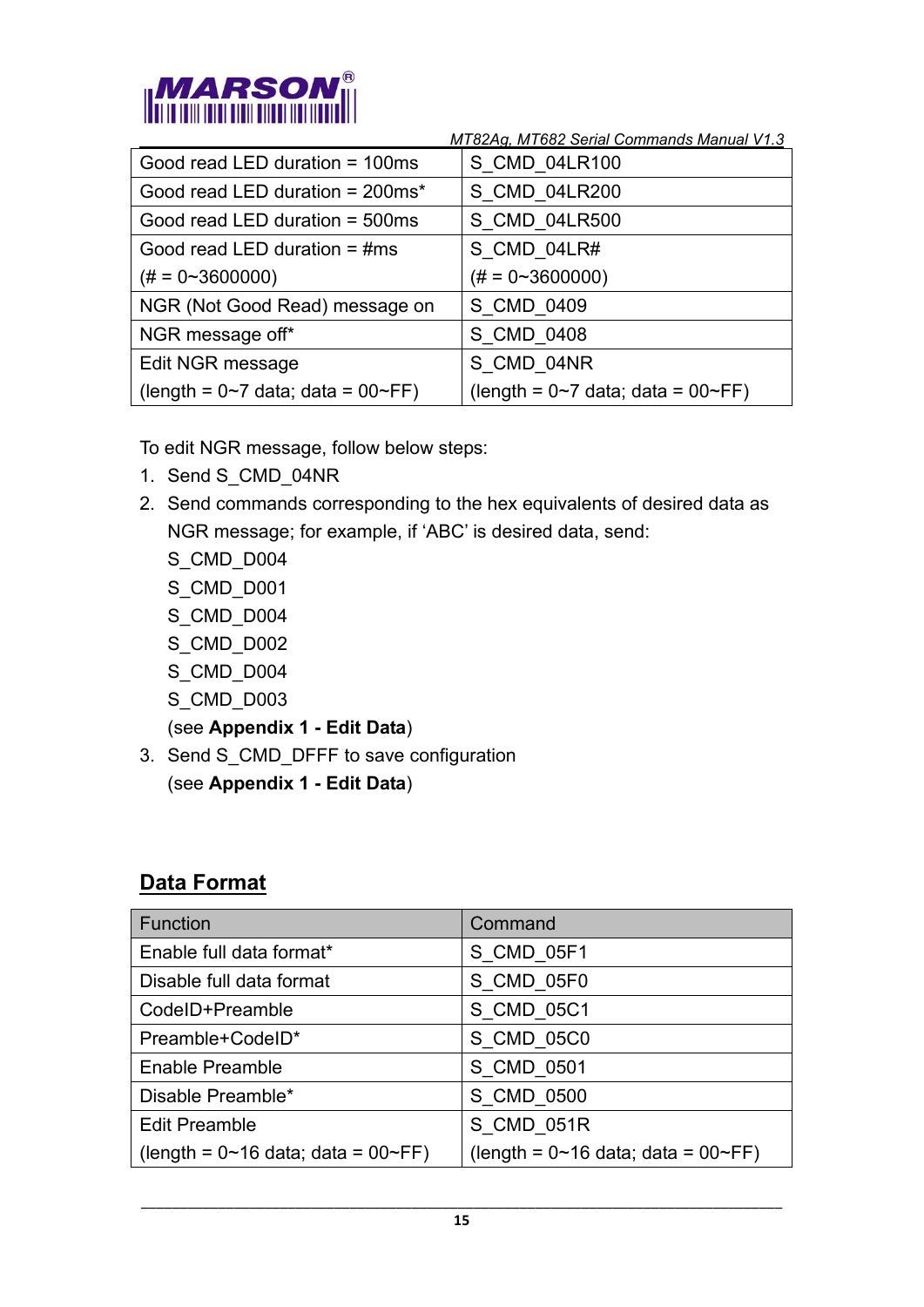

|                                                   | MT82Ag, MT682 Serial Commands Manual V1.3         |
|---------------------------------------------------|---------------------------------------------------|
| Enable Code ID                                    | S CMD 0505                                        |
| Disable Code ID*                                  | S CMD 0504                                        |
| Reset all Code ID to default                      | S CMD IDFF                                        |
| Edit Code128 Code ID                              | S CMD ID00                                        |
| (length = $0 \sim 1$ data; data = $00 \sim FF$ )  | $(length = 0~1$ data; data = $00~F$ F)            |
| Edit EAN-8 Code ID                                | S CMD ID01                                        |
| Edit EAN-13 Code ID                               | S CMD ID02                                        |
| Edit UPC-E0 Code ID                               | S CMD ID03                                        |
| Edit UPC-E1 Code ID                               | S CMD ID04                                        |
| Edit UPC-A Code ID                                | S CMD ID05                                        |
| Edit Interleaved 2/5 Code ID                      | S CMD ID06                                        |
| Edit Matrix 2/5 Code ID                           | S CMD ID07                                        |
| Edit Industrial 2/5 Code ID                       | S CMD ID08                                        |
| Edit IATA 2/5 Code ID                             | S CMD ID09                                        |
| Edit Code39 Code ID                               | S CMD ID0A                                        |
| Edit Code93 Code ID                               | S CMD ID0B                                        |
| Edit Codabar Code ID                              | S CMD ID0C                                        |
| Edit PDF417 Code ID                               | S CMD ID0D                                        |
| Edit QR Code Code ID                              | S CMD ID0E                                        |
| Edit Data Matrix Code ID                          | S CMD ID0F                                        |
| Edit Code11 Code ID                               | S CMD ID10                                        |
| Edit MSI Plessey Code ID                          | S CMD ID11                                        |
| Edit Micro QR Code ID                             | S CMD ID12                                        |
| Edit Code32 Code ID                               | S CMD ID13                                        |
| Edit ISBN Code ID                                 | S CMD ID14                                        |
| Edit ISSN Code ID                                 | S CMD ID15                                        |
| <b>Enable Postamble</b>                           | S CMD 0507                                        |
| Disable Postamble*                                | S CMD 0506                                        |
| <b>Edit Postamble</b>                             | S CMD 057R                                        |
| (length = $0 \sim 16$ data; data = $00 \sim FF$ ) | (length = $0 \sim 16$ data; data = $00 \sim FF$ ) |
| Enable Terminator*                                | S CMD 0509                                        |
| <b>Disable Terminator</b>                         | S CMD 0508                                        |
| Terminator = $0x0D^*$                             | S CMD 059D                                        |
| Terminator = $0x0D$ $0x0A$                        | S CMD 059A                                        |
| <b>Edit Terminator</b>                            | S CMD 059R                                        |
| (length = $7$ data; data = $00~\text{F}$ FF)      | (length = $7$ data; data = $00~\text{F}$ FF)      |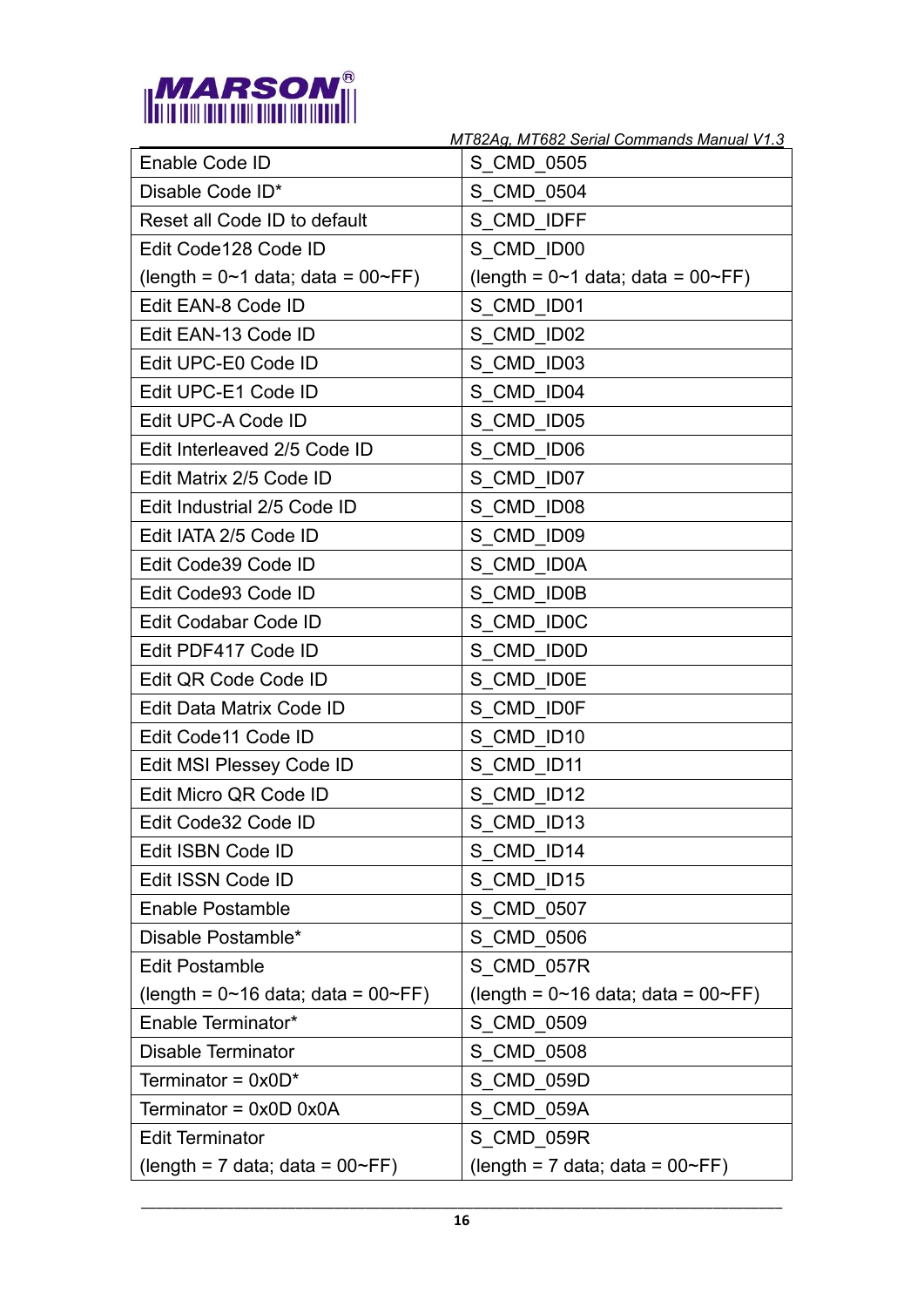

 *MT82Ag, MT682 Serial Commands Manual V1.3* S\_CMD\_05D0

| Send DATA*                             | S CMD 05D0                             |
|----------------------------------------|----------------------------------------|
| (DATA = [Start][Center][End])          |                                        |
| Send Start only                        | S CMD_05D1                             |
| Send End only                          | S CMD 05D2                             |
| Send Center only                       | S CMD_05D3                             |
| START length = $#$                     | S CMD 05SL#                            |
| $(\# = 00 \sim FF$ ; 00 = 0, FF = 255) | $(\# = 00 \sim FF$ ; 00 = 0, FF = 255) |
| END length $=$ #                       | S CMD 05EL#                            |
| $(\# = 00 \sim FF$ ; 00 = 0, FF = 255) | $(\# = 00 \sim FF$ ; 00 = 0, FF = 255) |
| Encoding format = GBK*                 | S CMD 05OG                             |
| Encoding format = UNICODE              | S CMD 05ON                             |
| Encoding format = UTF8                 | S CMD 0508                             |
| Encoding format = raw                  | S CMD_05OO                             |
| Enable ECI mode*                       | C CMD ECI1                             |
| Disable ECI mode                       | C CMD ECI0                             |

Full data format can be either one of following:

[Code ID] + [Preamble] + [DATA] + [Postamble] + [Terminator] [Preamble] + [Code ID] + [DATA] + [Postamble] + [Terminator]

By default Code ID, Preamble and Postamble are disabled; terminator is 0x0D (Carriage Return). If full data format is disabled, only DATA will be displayed. DATA can be further divided into [Start] + [Center] + [End] if the length of Start/End is defined.

To edit Terminator, follow below steps:

- 1. Send S\_CMD\_059R
- 2. Send commands corresponding to the hex equivalents of desired data as Terminator; for example, if 'A' is desired data, send:

S\_CMD\_D004

S\_CMD\_D001

(see **Appendix 1 - Edit Data**)

3. Send S CMD DFFF to save configuration (see **Appendix 1 - Edit Data**)

Above steps are also applicable to Edit Preamble/Postamble/Code ID.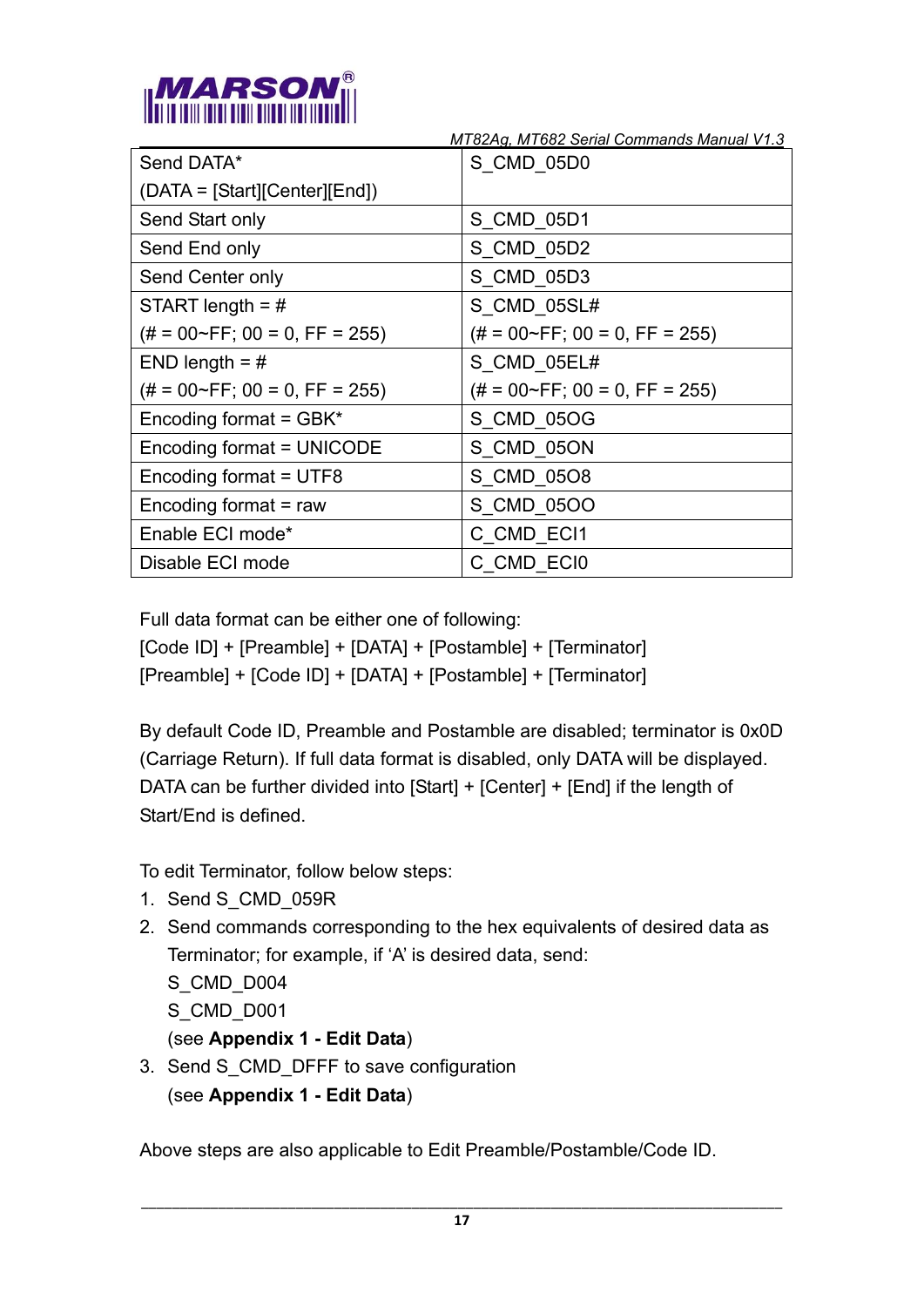

# <span id="page-17-0"></span>**Symbologies**

## <span id="page-17-1"></span>**General Settings**

| Function                   | Command    |
|----------------------------|------------|
| Enable all symbologies     | C_CMD_R111 |
| Disable all symbologies    | C CMD R000 |
| Enable all 1D symbologies  | C_CMD_R011 |
| Disable all 1D symbologies | C_CMD_R010 |
| Enable all 2D symbologies  | C CMD R101 |
| Disable all 2D symbologies | C CMD R100 |

### <span id="page-17-2"></span>**Inverse Barcode**

| Function                         | Command    |
|----------------------------------|------------|
| Enable all inverse barcodes      | C CMD INV1 |
| Disable all inverse barcodes*    | C CMD INVO |
| Enable all 1D inverse barcodes   | C CMD OIM1 |
| Disable all 1D inverse barcodes* | C CMD OIM0 |
| Enable inverse PDF417            | C CMD PIM1 |
| Disable inverse PDF417*          | C CMD PIM0 |
| Enable inverse Data Matrix       | C CMD DIM1 |
| Disable inverse Data Matrix *    | C CMD DIM0 |
| Enable inverse QR Code           | C CMD QIM1 |
| Disable inverse QR Code*         | C CMD QIM0 |

#### <span id="page-17-3"></span>**Code128**

| <b>Function</b>                        | Command                                |
|----------------------------------------|----------------------------------------|
| Reset Code128 to default               | C CMD 28FF                             |
| Enable Code128*                        | C CMD 2801                             |
| Disable Code128                        | C CMD 2800                             |
| Min length = $00*$                     | C CMD 280A00                           |
| Min length = $04$                      | C CMD 280A04                           |
| Min length = $#$                       | C CMD 280A#                            |
| $(\# = 00 \sim FF$ ; 00 = 0, FF = 255) | $(\# = 00 \sim FF$ ; 00 = 0, FF = 255) |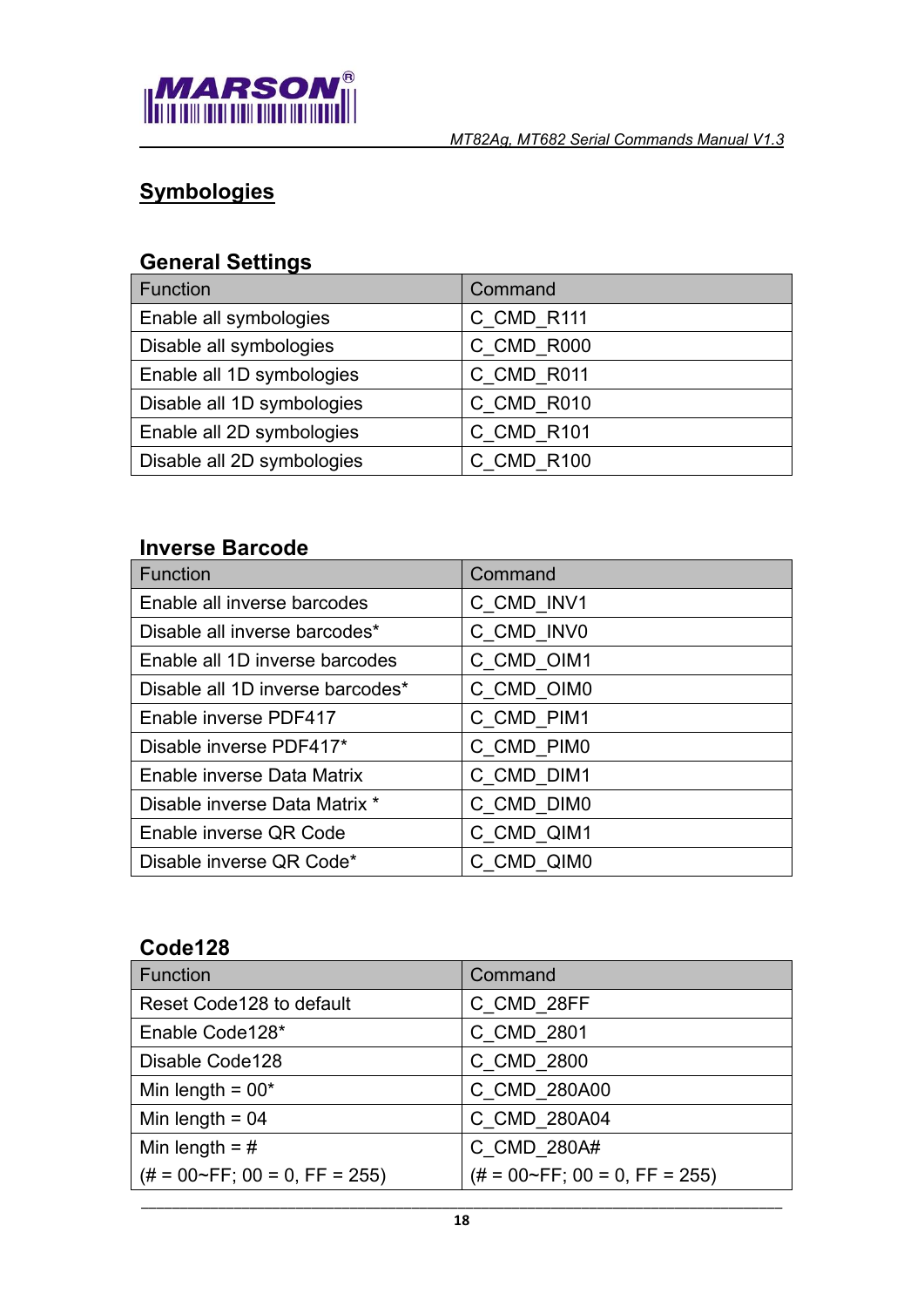

| $\vert$ Max length = 32                | C CMD 280B20                           |
|----------------------------------------|----------------------------------------|
| Max length = $255^*$                   | C CMD 280BFF                           |
| Max length = #                         | C CMD 280B#                            |
| $(# = 00~\text{FF}; 00 = 0, FF = 255)$ | $(\# = 00 \sim FF$ ; 00 = 0, FF = 255) |

#### <span id="page-18-0"></span>**EAN-8**

| Function                      | Command    |
|-------------------------------|------------|
| <b>Reset EAN-8 to default</b> | C CMD 08FF |
| Enable EAN-8*                 | C CMD 0801 |
| Disable EAN-8                 | C CMD 0800 |
| Send check digit*             | C CMD 0803 |
| Not send check digit          | C CMD 0802 |
| Enable 2-digit supplement     | C CMD 0821 |
| Disable 2-digit supplement*   | C CMD 0820 |
| Enable 5-digit supplement     | C CMD 0851 |
| Disable 5-digit supplement*   | C CMD 0850 |

#### <span id="page-18-1"></span>**EAN-13**

| <b>Function</b>             | Command    |
|-----------------------------|------------|
| Reset EAN-13 to default     | C_CMD_13FF |
| Enable EAN-13*              | C CMD 1301 |
| Disable EAN-13              | C CMD 1300 |
| Send check digit*           | C_CMD_1303 |
| Not send check digit        | C_CMD_1302 |
| Enable 2-digit supplement   | C CMD 1321 |
| Disable 2-digit supplement* | C_CMD_1320 |
| Enable 5-digit supplement   | C CMD 1351 |
| Disable 5-digit supplement* | C CMD 1350 |
| Disable EAN13 to ISBN*      | C CMD BN00 |
| Enable EAN13 to ISBN        | C CMD BN01 |
| Disable EAN13 to ISSN*      | C CMD SN00 |
| Enable EAN13 to ISSN        | C CMD SN01 |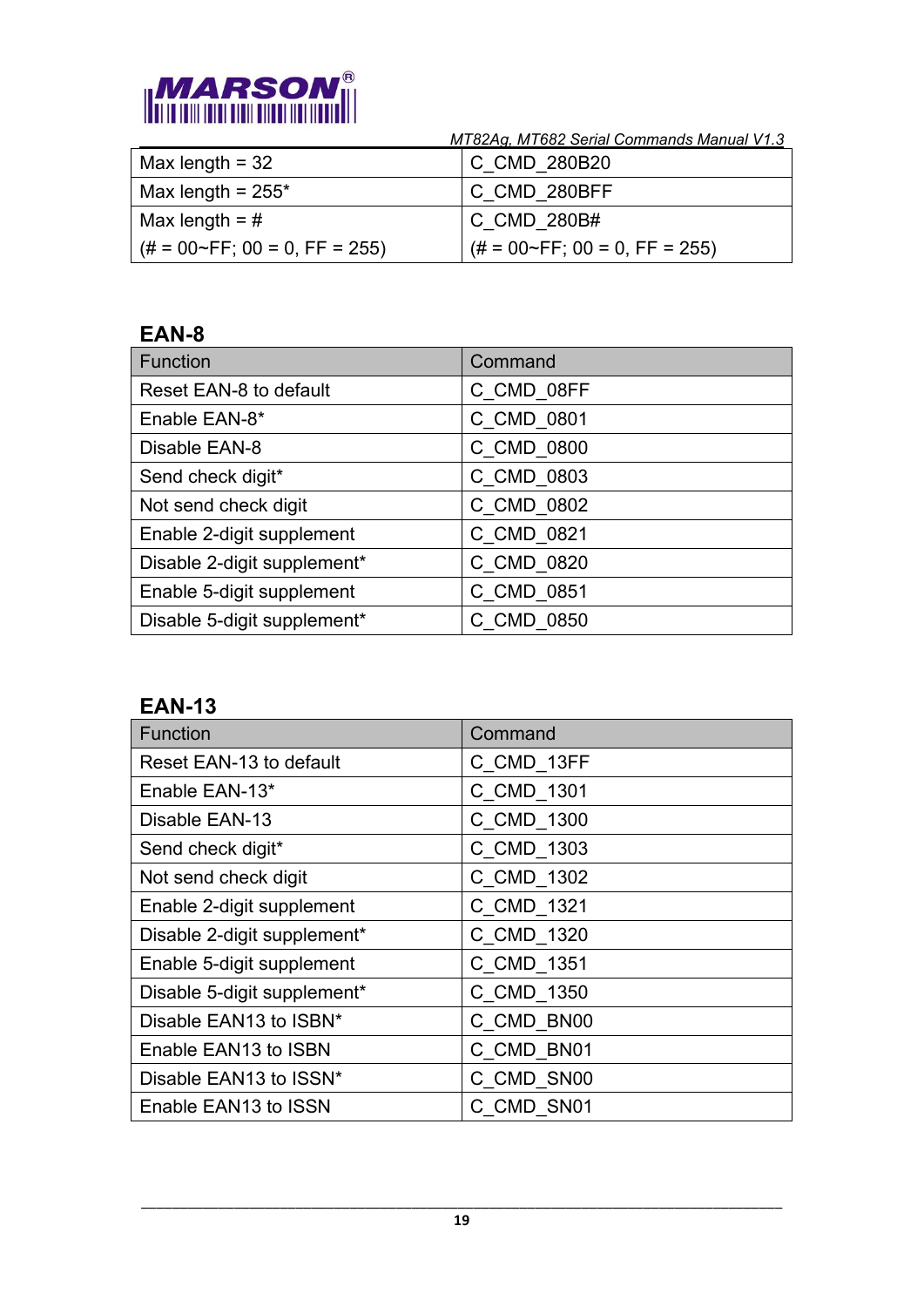

## <span id="page-19-0"></span>**UPC-E0**

| Function                | Command    |
|-------------------------|------------|
| Reset UPC-E0 to default | C_CMD_E0FF |
| Enable UPC-E0*          | C CMD E001 |
| Disable UPC-E0          | C CMD E000 |
| Send check digit*       | C CMD E003 |
| Not send check digit    | C_CMD_E002 |
| Send system number*     | C CMD E005 |
| Not send system number  | C CMD E004 |

## <span id="page-19-1"></span>**UPC-E1**

| Function                    | Command    |
|-----------------------------|------------|
| Reset UPC-E1 to default     | C CMD E1FF |
| Enable UPC-E1*              | C CMD E101 |
| Disable UPC-E1              | C CMD E100 |
| Enable 2-digit supplement   | C CMD E121 |
| Disable 2-digit supplement* | C CMD_E120 |
| Enable 5-digit supplement   | C CMD E151 |
| Disable 5-digit supplement* | C CMD E150 |
| Send check digit*           | C CMD E103 |
| Not send check digit        | C_CMD_E102 |
| Send system number*         | C_CMD_E105 |
| Not send system number      | C CMD E104 |

## <span id="page-19-2"></span>**UPCA**

| <b>Function</b>             | Command    |
|-----------------------------|------------|
| Reset UPC-A to default      | C CMD CAFF |
| Enable UPC-A*               | C CMD CA01 |
| Disable UPC-A               | C CMD CA00 |
| Disable UPC-A to EAN-13*    | C CMD CAE0 |
| Enable UPC-A to EAN-13      | C CMD CAE1 |
| Enable 2-digit supplement   | C CMD CA21 |
| Disable 2-digit supplement* | C CMD CA20 |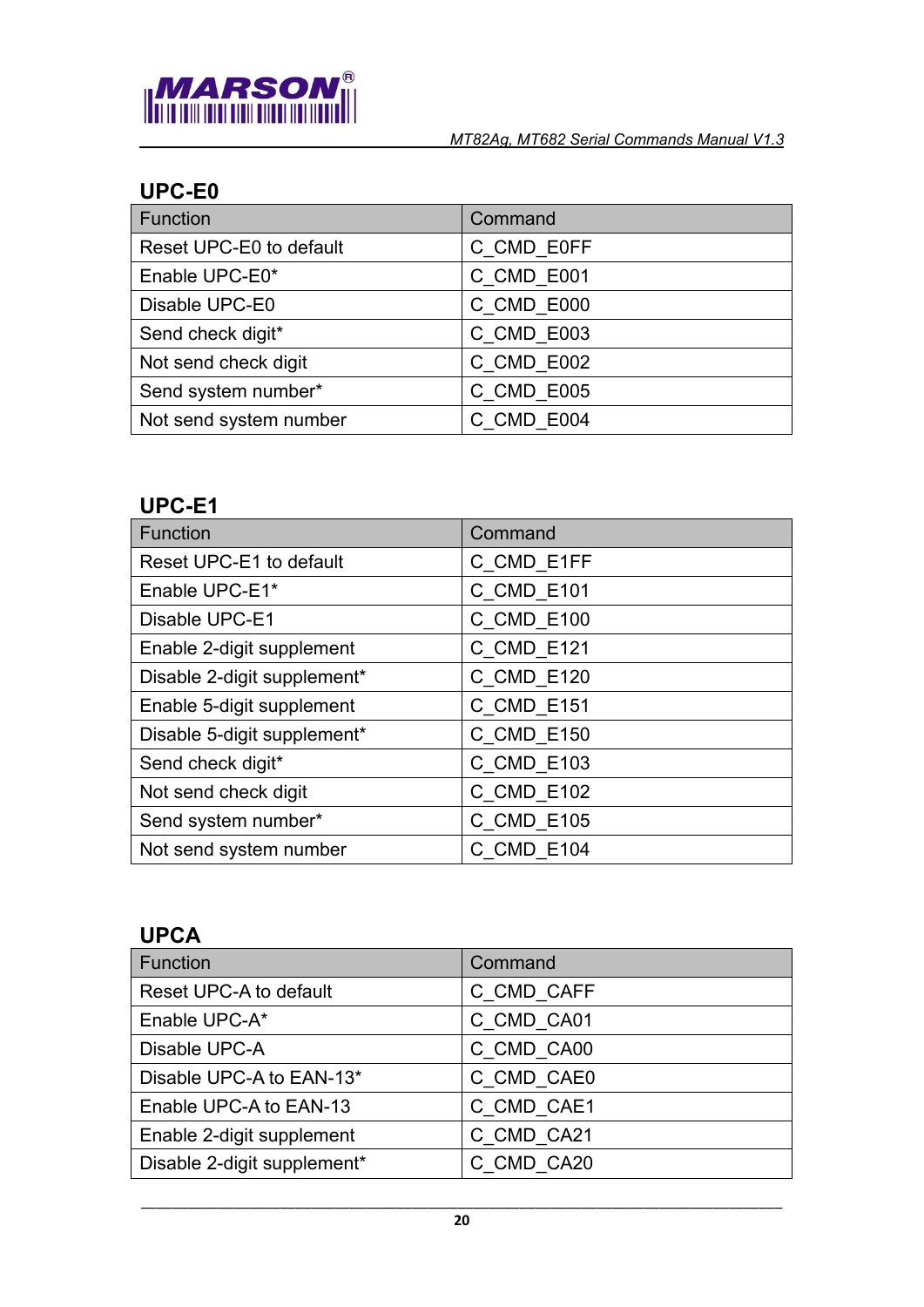

|                             | MT82Ag, MT682 Serial Commands Manual V1.3 |
|-----------------------------|-------------------------------------------|
| Enable 5-digit supplement   | C CMD CA51                                |
| Disable 5-digit supplement* | C CMD CA50                                |
| Send check digit*           | C CMD CA03                                |
| Not send check digit        | C CMD CA02                                |
| Send system number*         | C CMD CA05                                |
| Not send system number      | C CMD CA04                                |

## <span id="page-20-0"></span>**Interleaved 2/5**

| <b>Function</b>                           | Command                                |
|-------------------------------------------|----------------------------------------|
| Reset Interleaved 2/5 to default          | C_CMD_ITFF                             |
| Enable Interleaved 2/5*                   | C CMD_IT01                             |
| Disable Interleaved 2/5                   | C_CMD_IT00                             |
| Min length = $00*$                        | C_CMD_IT0A00                           |
| Min length $= 04$                         | C_CMD_IT0A04                           |
| Min length = $#$                          | C CMD IT0A#                            |
| $(\# = 00 \sim FF$ ; 00 = 0, FF = 255)    | $(\# = 00 \sim FF$ ; 00 = 0, FF = 255) |
| Max length $=$ 32                         | C_CMD_IT0B20                           |
| Max length = $255*$                       | C_CMD_IT0BFF                           |
| Max length = $#$                          | C CMD_IT0B#                            |
| $(\# = 00 \sim FF$ ; 00 = 0, FF = 255)    | $(\# = 00 \sim FF$ ; 00 = 0, FF = 255) |
| Disable verification*                     | C CMD IT02                             |
| Enable verification, not send check digit | C CMD IT04                             |
| Enable verification, send check digit     | C CMD IT03                             |

#### <span id="page-20-1"></span>**Matrix 2/5**

| Function                               | Command                                |
|----------------------------------------|----------------------------------------|
| Reset Matrix 2/5 to default            | C CMD MAFF                             |
| Enable Matrix 2/5                      | C CMD MA01                             |
| Disable Matrix 2/5*                    | C CMD MA00                             |
| Min length = $00*$                     | C CMD MA0A00                           |
| Min length = $04$                      | C CMD MA0A04                           |
| Min length = $#$                       | C CMD MA0A#                            |
| $(\# = 00 \sim FF$ ; 00 = 0, FF = 255) | $(\# = 00 \sim FF$ ; 00 = 0, FF = 255) |
| Max length $=$ 32                      | C CMD MA0B20                           |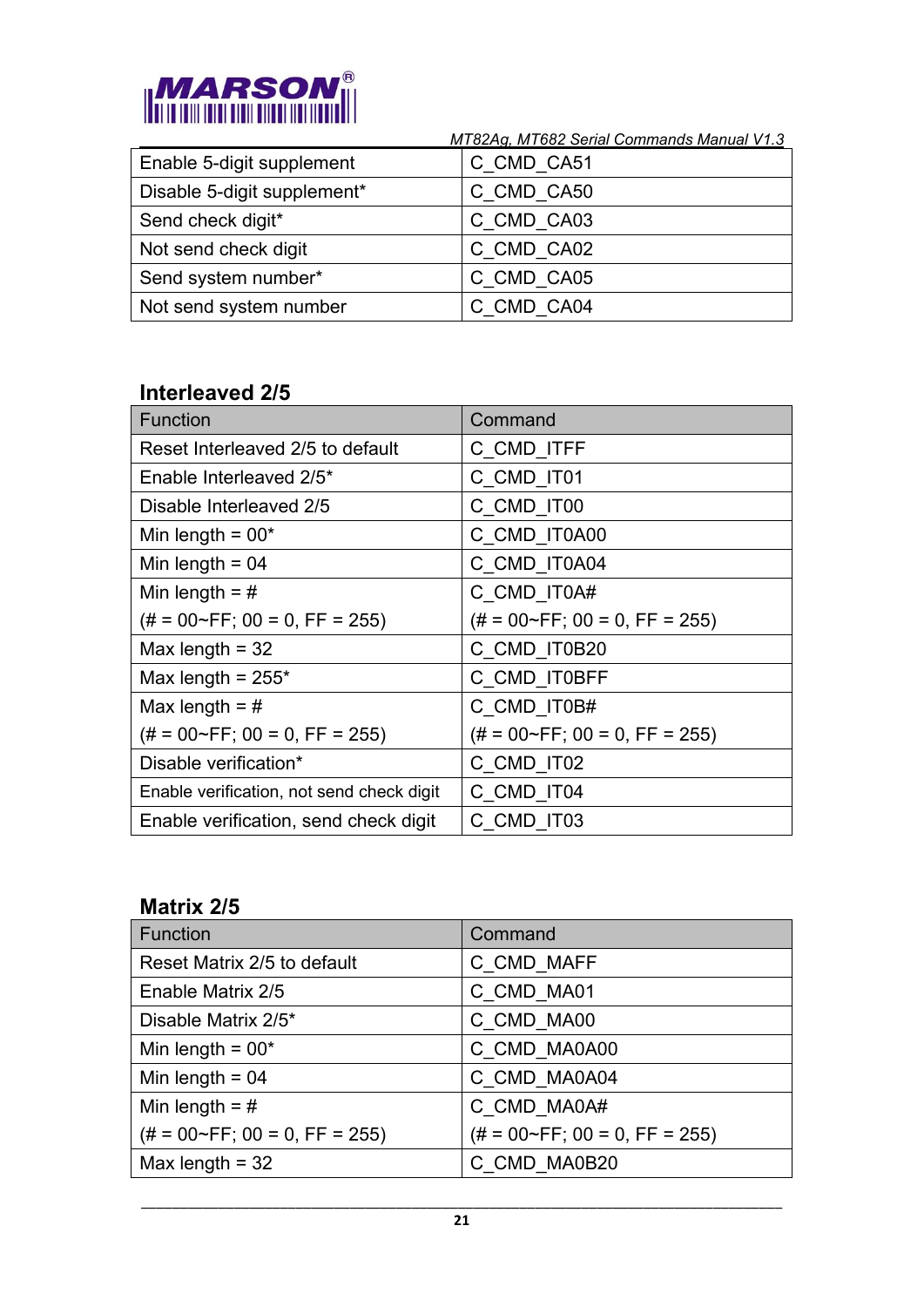

| Max length = $255*$                       | C_CMD_MA0BFF                           |
|-------------------------------------------|----------------------------------------|
| Max length = $#$                          | C CMD MA0B#                            |
| $(\# = 00 \sim FF$ ; 00 = 0, FF = 255)    | $(\# = 00 \sim FF$ ; 00 = 0, FF = 255) |
| Disable verification*                     | C CMD MA02                             |
| Enable verification, not send check digit | C CMD MA04                             |
| Enable verification, send check digit     | C CMD MA03                             |

## <span id="page-21-0"></span>**Industrial 2/5**

| <b>Function</b>                           | Command                                |
|-------------------------------------------|----------------------------------------|
| Reset Industrial 2/5 to default           | C CMD INFF                             |
| Enable Industrial 2/5                     | C CMD IN01                             |
| Disable Industrial 2/5*                   | C CMD IN00                             |
| Min length = $00*$                        | C_CMD_IN0A00                           |
| Min length = $04$                         | C_CMD_IN0A04                           |
| Min length = $#$                          | C CMD IN0A#                            |
| $(\# = 00 \sim FF$ ; 00 = 0, FF = 255)    | $(\# = 00 \sim FF$ ; 00 = 0, FF = 255) |
| Max length $=$ 32                         | C_CMD_IN0B20                           |
| Max length = $255*$                       | C_CMD_IN0BFF                           |
| Max length = $#$                          | C CMD IN0B#                            |
| $(\# = 00 \sim FF$ ; 00 = 0, FF = 255)    | $(\# = 00 \sim FF$ ; 00 = 0, FF = 255) |
| Disable verification*                     | C CMD IN02                             |
| Enable verification, not send check digit | C CMD IN04                             |
| Enable verification, send check digit     | C CMD IN03                             |

#### <span id="page-21-1"></span>**IATA 2/5**

| Function                               | Command                                |
|----------------------------------------|----------------------------------------|
| Reset IATA 2/5 to default              | C CMD IAFF                             |
| Enable IATA 2/5                        | C CMD IA01                             |
| Disable IATA 2/5*                      | C CMD IA00                             |
| Min length = $00*$                     | C CMD_IA0A00                           |
| Min length = $04$                      | C CMD IA0A04                           |
| Min length = $#$                       | C CMD_IA0A#                            |
| $(\# = 00 \sim FF$ ; 00 = 0, FF = 255) | $(\# = 00 \sim FF$ ; 00 = 0, FF = 255) |
| Max length $=$ 32                      | C CMD IA0B20                           |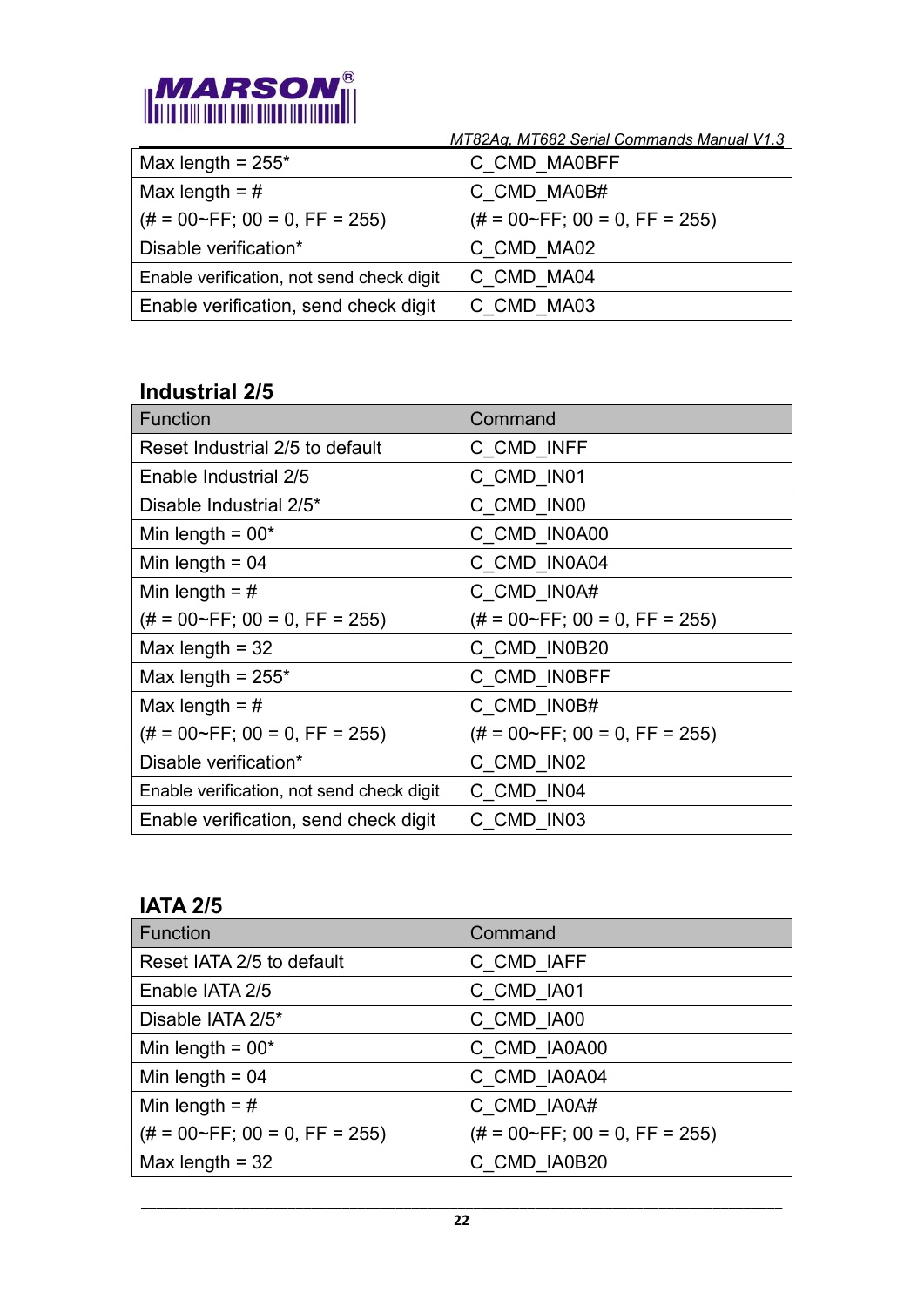

| Max length = $255*$                       | C_CMD_IA0BFF                           |
|-------------------------------------------|----------------------------------------|
| Max length = $#$                          | C CMD IA0B#                            |
| $(\# = 00 \sim FF$ ; 00 = 0, FF = 255)    | $(\# = 00 \sim FF$ ; 00 = 0, FF = 255) |
| Disable verification*                     | C CMD IA02                             |
| Enable verification, not send check digit | C CMD IA04                             |
| Enable verification, send check digit     | C CMD IA03                             |

#### <span id="page-22-0"></span>**Code39**

| <b>Function</b>                           | Command                                |
|-------------------------------------------|----------------------------------------|
| <b>Reset Code39 to default</b>            | C CMD 39FF                             |
| Enable Code39*                            | C_CMD_3901                             |
| Disable Code39                            | C_CMD_3900                             |
| Send Start & Stop                         | C CMD 3907                             |
| Not send Start & Stop*                    | C_CMD_3906                             |
| Min length = $00*$                        | C CMD 390A00                           |
| Min length = $04$                         | C CMD 390A04                           |
| Min length = $#$                          | C_CMD_390A#                            |
| $(\# = 00 \sim FF$ ; 00 = 0, FF = 255)    | $(\# = 00 \sim FF$ ; 00 = 0, FF = 255) |
| Max length $=$ 32                         | C_CMD_390B20                           |
| Max length = $255*$                       | C CMD 390BFF                           |
| Max length = $#$                          | C_CMD_390B#                            |
| $(\# = 00 \sim FF$ ; 00 = 0, FF = 255)    | $(\# = 00 \sim FF$ ; 00 = 0, FF = 255) |
| Disable verification*                     | C_CMD_3902                             |
| Enable verification, not send check digit | C_CMD_3904                             |
| Enable verification, send check digit     | C CMD 3903                             |
| Disable Code32*                           | C_CMD_39M0                             |
| Enable Code32                             | C_CMD_39M1                             |
| Disable Full ASCII Code39*                | C CMD 39M2                             |
| Enable Full ASCII Code39                  | C CMD 39M3                             |

#### <span id="page-22-1"></span>**Code93**

| Function                  | Command    |
|---------------------------|------------|
| l Reset Code93 to default | C CMD 93FF |
| Enable Code93*            | C CMD 9301 |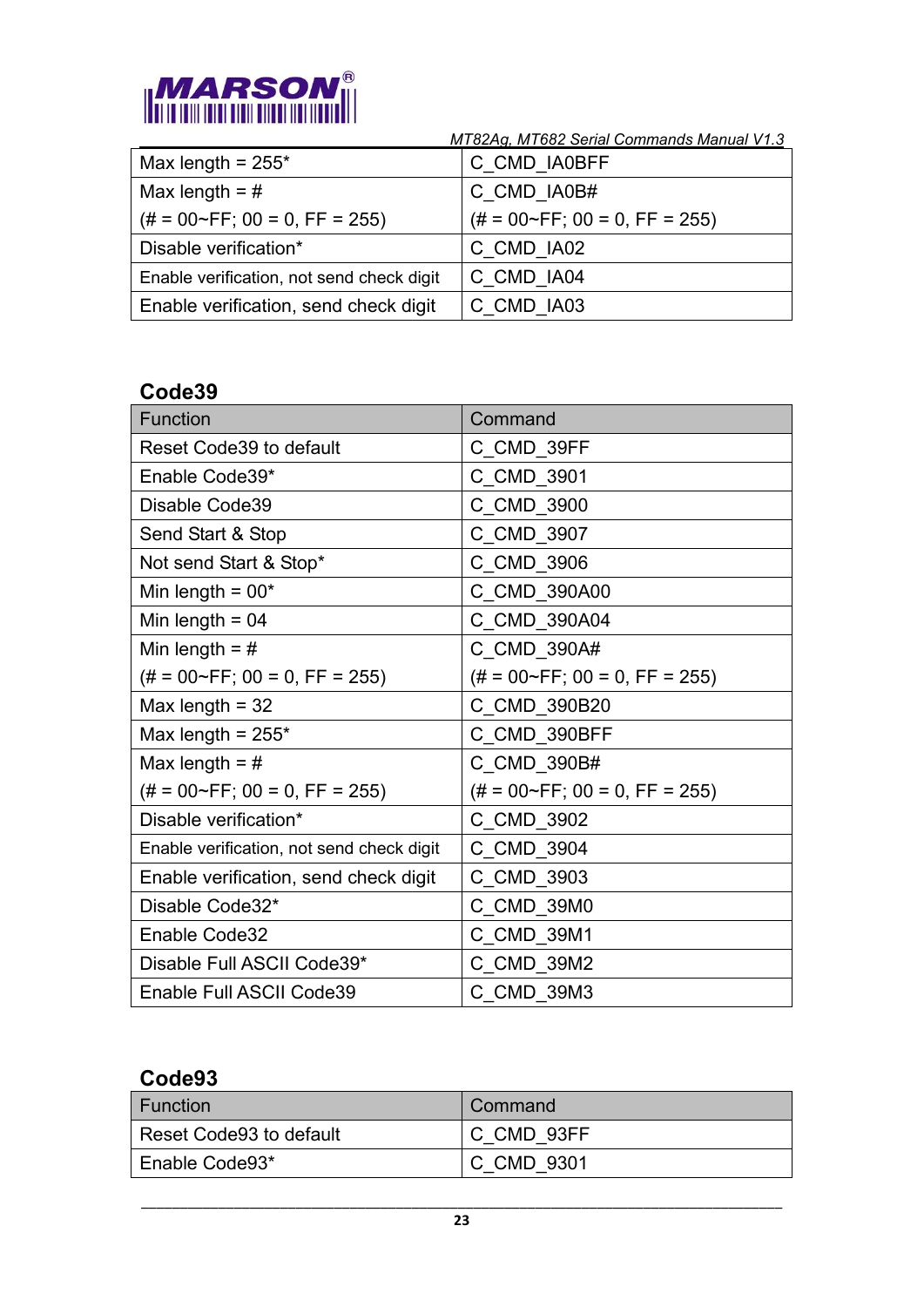

| Disable Code93                         | C_CMD_9300                             |
|----------------------------------------|----------------------------------------|
| Min length = $00*$                     | C_CMD_930A00                           |
| Min length = $04$                      | C CMD 930A04                           |
| Min length = $#$                       | C CMD_930A#                            |
| $(\# = 00 \sim FF$ ; 00 = 0, FF = 255) | $(\# = 00 \sim FF$ ; 00 = 0, FF = 255) |
| Max length $=$ 32                      | C CMD 930B20                           |
| Max length = $255*$                    | C CMD 930BFF                           |
| Max length = $#$                       | C CMD 930B#                            |
| $(\# = 00 \sim FF$ ; 00 = 0, FF = 255) | $(\# = 00 \sim FF$ ; 00 = 0, FF = 255) |

## <span id="page-23-0"></span>**Codabar**

| <b>Function</b>                          | Command                                |
|------------------------------------------|----------------------------------------|
| <b>Reset Codabar to default</b>          | C_CMD_BAFF                             |
| Enable Codabar*                          | C_CMD_BA01                             |
| Disable Codabar                          | C CMD BA00                             |
| Min length = $00*$                       | C_CMD_BA0A00                           |
| Min length = $04$                        | C CMD BA0A04                           |
| Min length = $#$                         | C CMD BA0A#                            |
| $(\# = 00 \sim FF; 00 = 0, FF = 255)$    | $(\# = 00 \sim FF$ ; 00 = 0, FF = 255) |
| Max length = $32$                        | C_CMD_BA0B20                           |
| Max length = $255*$                      | C CMD BA0BFF                           |
| Max length = $#$                         | C_CMD_BA0B#                            |
| $(\# = 00 \sim FF$ ; 00 = 0, FF = 255)   | $(\# = 00 \sim FF$ ; 00 = 0, FF = 255) |
| Disable verification*                    | C CMD BA02                             |
| Mod10 verification, not send check digit | C_CMD_BA04                             |
| Mod10 verification, send check digit     | C CMD BA03                             |
| Mod16 verification, not send check digit | C CMD BA06                             |
| Mod16 verification, send check digit     | C_CMD_BA05                             |
| Not send Start & Stop                    | C CMD BAS0                             |
| Start & Stop = ABCD/ABCD*                | C_CMD_BAS2                             |
| Start & Stop = $ABCD/TN^*E$              | C CMD_BAS3                             |
| Start & Stop = $abcd/abcd$               | C CMD BAS4                             |
| Start & Stop = $abcd/tn*e$               | C CMD BAS5                             |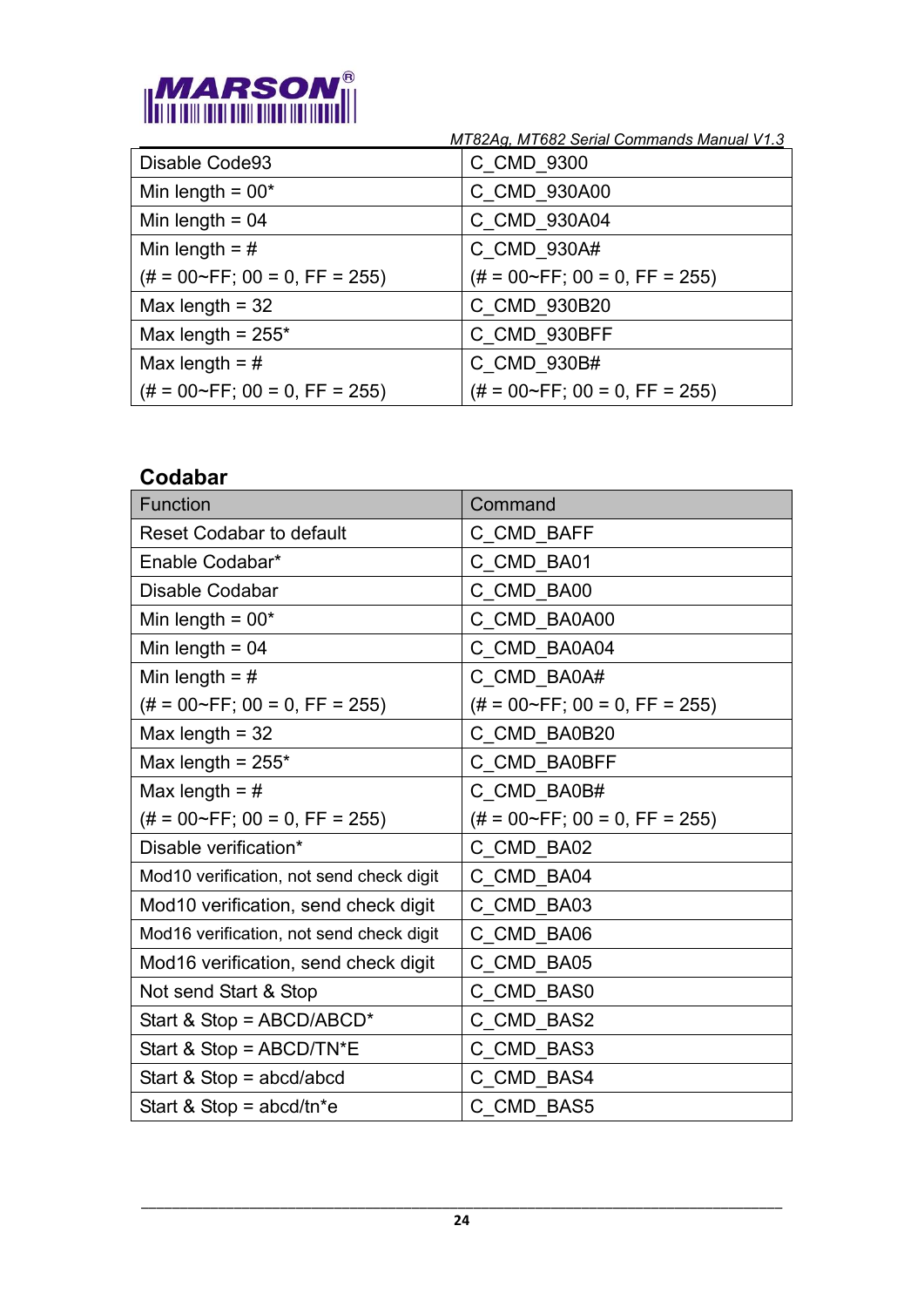

## <span id="page-24-0"></span>**Code11**

| <b>Function</b>                        | Command                                |
|----------------------------------------|----------------------------------------|
| <b>Reset Code11 to default</b>         | C CMD 11FF                             |
| Enable Code11                          | C CMD 1101                             |
| Disable Code11*                        | C CMD 1100                             |
| Min length = $00*$                     | C CMD 110A00                           |
| Min length = $04$                      | C CMD 110A04                           |
| Min length = $#$                       | C CMD 110A#                            |
| $(\# = 00 \sim FF$ ; 00 = 0, FF = 255) | $(\# = 00 \sim FF$ ; 00 = 0, FF = 255) |
| Max length $=$ 32                      | C CMD 110B20                           |
| Max length = $255*$                    | C CMD 110BFF                           |
| Max length = $#$                       | C CMD 110B#                            |
| $(\# = 00 \sim FF$ ; 00 = 0, FF = 255) | $(\# = 00 \sim FF$ ; 00 = 0, FF = 255) |

## <span id="page-24-1"></span>**MSI Plessey**

| Function                               | Command                                |
|----------------------------------------|----------------------------------------|
| <b>Reset MSI to default</b>            | C CMD MSFF                             |
| <b>Enable MSI Plessey</b>              | C_CMD_MS01                             |
| Disable MSI Plessey*                   | C CMD_MS00                             |
| Min length = $00*$                     | C CMD MS0A00                           |
| Min length = $04$                      | C CMD MS0A04                           |
| Min length = $#$                       | C CMD MS0A#                            |
| $(\# = 00 \sim FF$ ; 00 = 0, FF = 255) | $(\# = 00 \sim FF$ ; 00 = 0, FF = 255) |
| Max length $=$ 32                      | C CMD MS0B20                           |
| Max length = $255*$                    | C CMD MS0BFF                           |
| Max length = $#$                       | C CMD MS0B#                            |
| $(\# = 00 \sim FF$ ; 00 = 0, FF = 255) | $(\# = 00 \sim FF$ ; 00 = 0, FF = 255) |

## <span id="page-24-2"></span>**PDF417**

| l Function     | Command    |
|----------------|------------|
| Enable PDF417* | C CMD PDF1 |
| Disable PDF417 | C CMD PDF0 |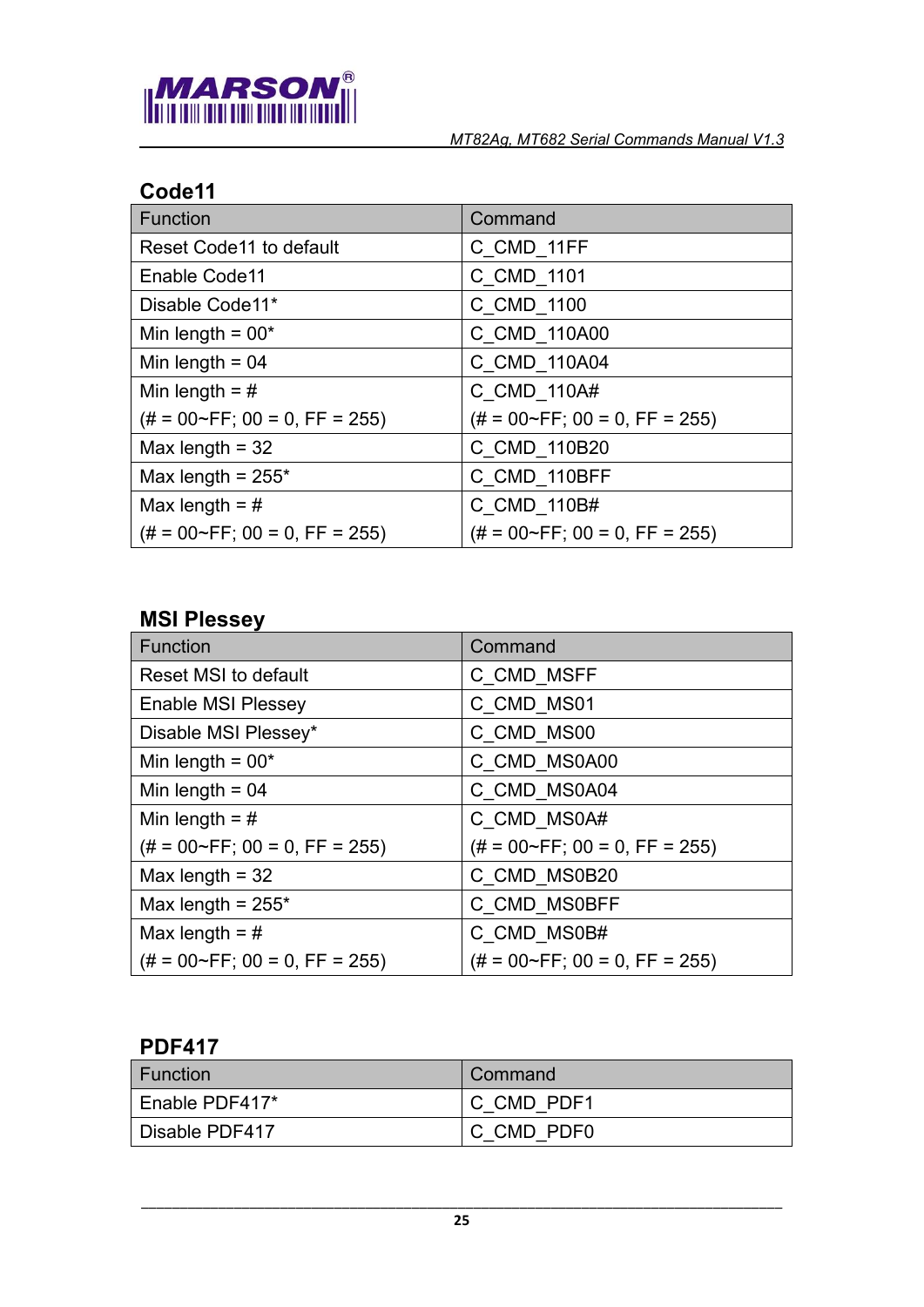

## <span id="page-25-0"></span>**Micro QR Code**

| <b>Function</b>        | Command    |
|------------------------|------------|
| Enable Micro QR Code   | C CMD MQ01 |
| Disable Micro QR Code* | C CMD MQ00 |

#### <span id="page-25-1"></span>**QR Code**

| ∣ Function      | Command    |
|-----------------|------------|
| Enable QR Code* | C CMD QR01 |
| Disable QR Code | C CMD QR00 |

## <span id="page-25-2"></span>**Data Matrix**

| <b>Function</b>       | Command    |
|-----------------------|------------|
| LEnable Data Matrix*  | C CMD DM01 |
| l Disable Data Matrix | C CMD DM00 |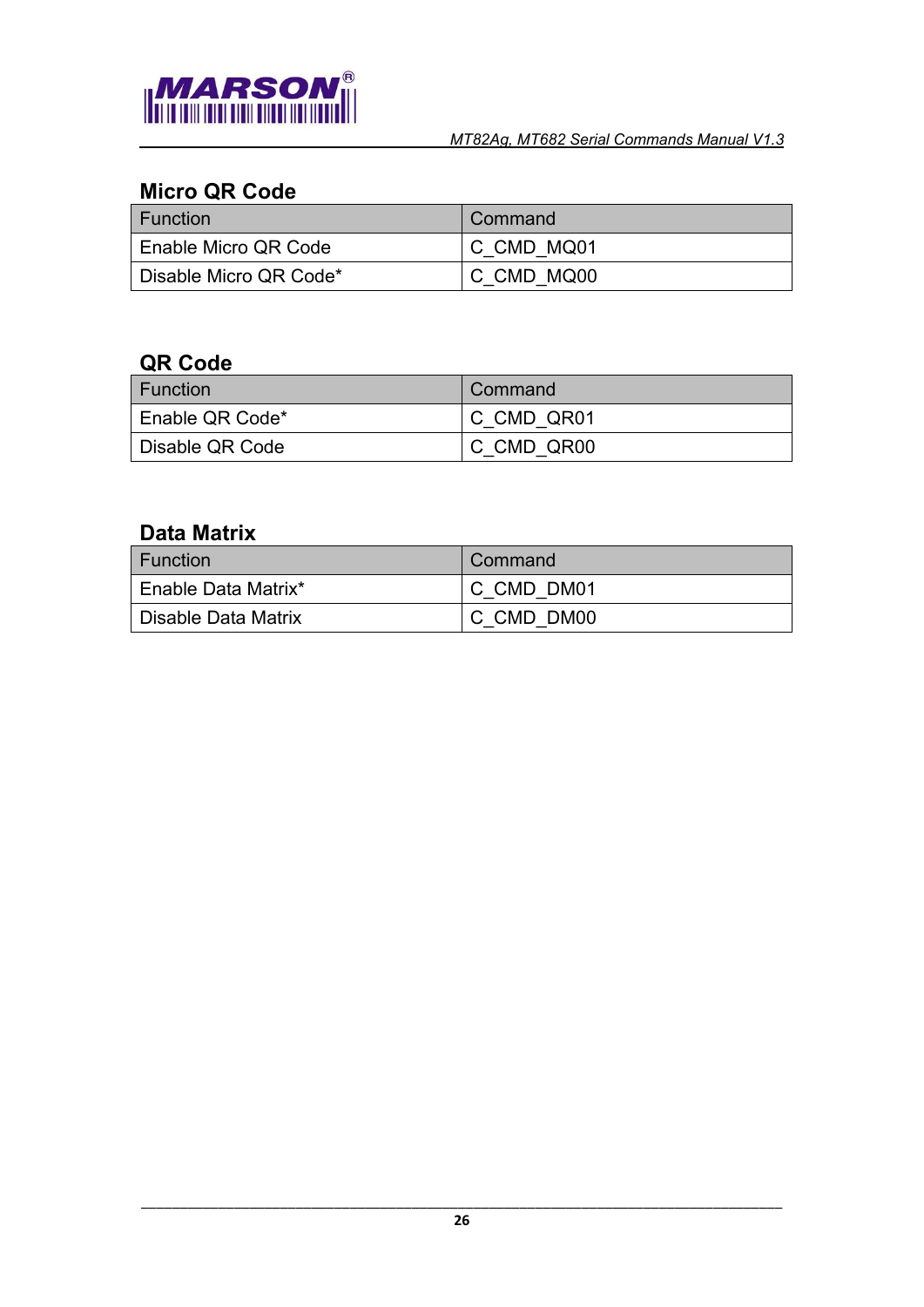

# <span id="page-26-0"></span>**Appendix**

## <span id="page-26-1"></span>**Appendix 1 - Edit Data**

| <b>Function</b>     | Command    |
|---------------------|------------|
| 0                   | S_CMD_D000 |
| 1                   | S_CMD_D001 |
| $\overline{2}$      | S_CMD_D002 |
| 3                   | S_CMD_D003 |
| 4                   | S_CMD_D004 |
| 5                   | S_CMD_D005 |
| 6                   | S_CMD_D006 |
| $\overline{7}$      | S_CMD_D007 |
| 8                   | S_CMD_D008 |
| 9                   | S_CMD_D009 |
| A                   | S_CMD_D00A |
| B                   | S_CMD_D00B |
| $\mathsf C$         | S_CMD_D00C |
| D                   | S_CMD_D00D |
| E                   | S_CMD_D00E |
| F                   | S_CMD_D00F |
| Save configuration  | S_CMD_DFFF |
| Abort 1 data        | S_CMD_DF01 |
| Abort all data      | S_CMD_DF0F |
| Abort configuration | S_CMD_DF00 |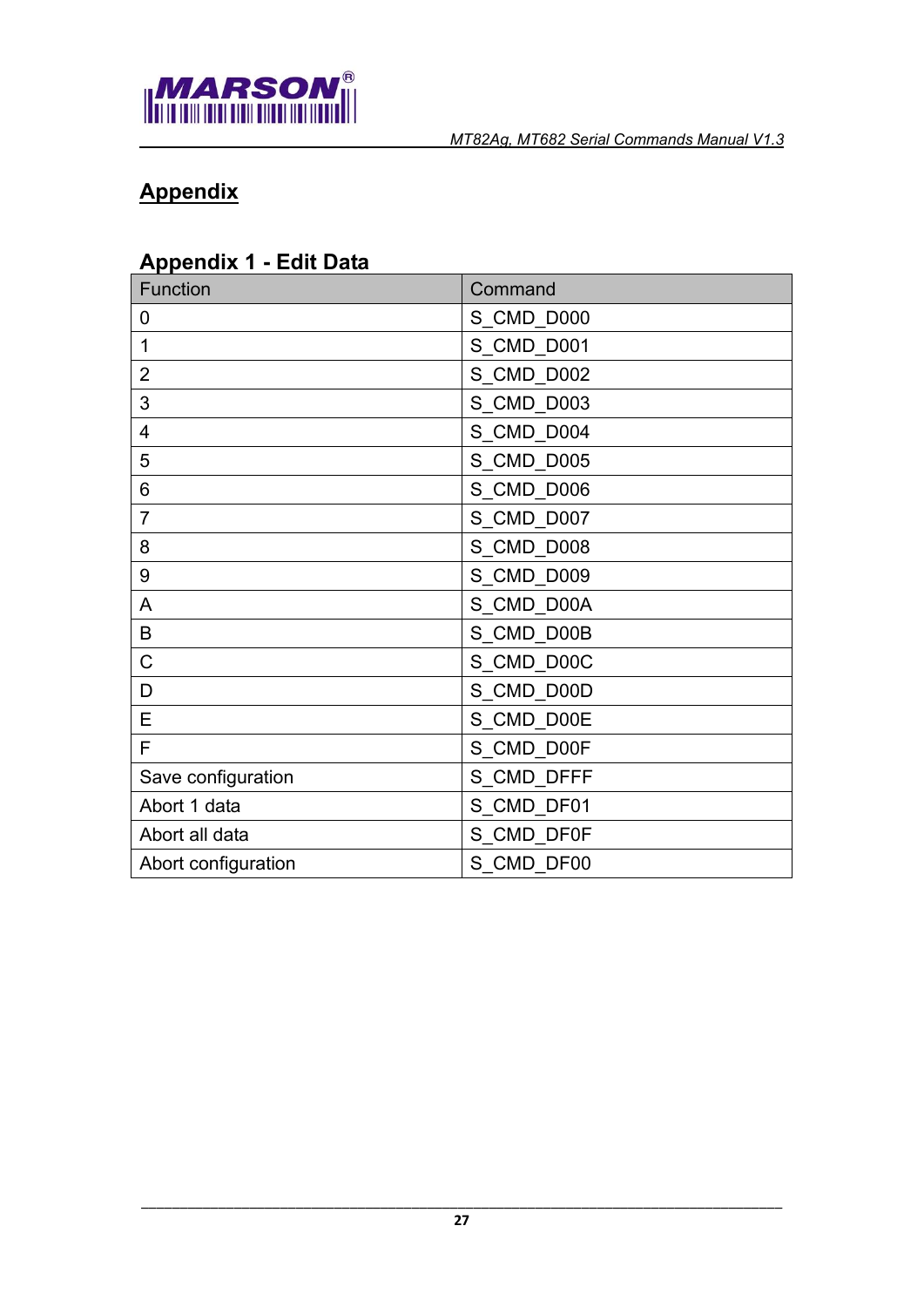

# <span id="page-27-0"></span>**Appendix 2 - Code ID**

| Symbology          | Code ID      |
|--------------------|--------------|
| Code128            | j            |
| EAN-8              | d            |
| <b>EAN-13</b>      | d            |
| UPC-E0             | $\mathbf C$  |
| UPC-E1             | $\mathbf C$  |
| UPC-A              | $\mathbf C$  |
| Interleaved 2/5    | e            |
| Matrix 2/5         | $\mathsf{V}$ |
| Industrial 2/5     | D            |
| <b>IATA 2/5</b>    | $\mathsf S$  |
| Code39             | $\mathsf b$  |
| Codabar            | a            |
| Code93             | İ            |
| <b>PDF417</b>      | $\mathsf{r}$ |
| QR Code            | Q            |
| Data Matrix        | u            |
| Code 11            | H            |
| <b>MSI Plessey</b> | J            |
| Micro QR Code      | Q            |
| Code32             | $\mathsf b$  |
| <b>ISBN</b>        | d            |
| <b>ISSN</b>        | d            |
| Aztec              | $\mathsf Z$  |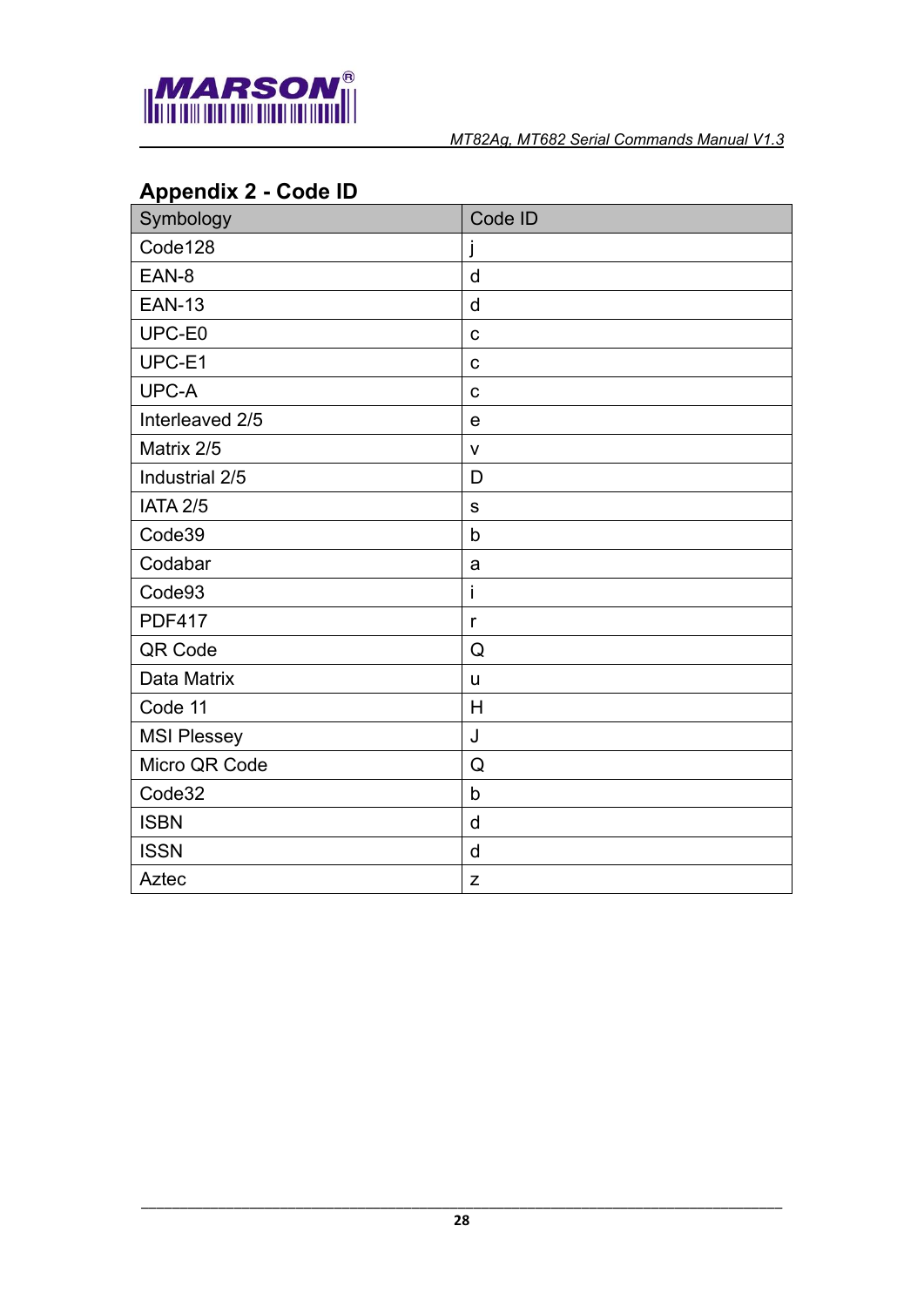

| <b>Hex</b>     | Dec            | <b>ASCII</b>    |                           |
|----------------|----------------|-----------------|---------------------------|
| 00             | 0              | <b>NUL</b>      | (Null char.)              |
| 01             | $\overline{1}$ | <b>SOH</b>      | (Start of Header)         |
| 02             | $\overline{2}$ | <b>STX</b>      | (Start of Text)           |
| 03             | 3              | <b>ETX</b>      | (End of Text)             |
| 04             | 4              | <b>EOT</b>      | (End of Transmission)     |
| 05             | 5              | <b>ENQ</b>      | (Enquiry)                 |
| 06             | 6              | <b>ACK</b>      | (Acknowledgment)          |
| 07             | $\overline{7}$ | <b>BEL</b>      | (Bell)                    |
| 08             | 8              | <b>BS</b>       | (Backspace)               |
| 09             | 9              | HT              | (Horizontal Tab)          |
| 0a             | 10             | LF              | (Line Feed)               |
| 0b             | 11             | VT              | (Vertical Tab)            |
| 0 <sub>c</sub> | 12             | FF              | (Form Feed)               |
| 0 <sub>d</sub> | 13             | <b>CR</b>       | (Carriage Return)         |
| 0e             | 14             | SO              | (Shift Out)               |
| 0f             | 15             | SI              | (Shift In)                |
| 10             | 16             | <b>DLE</b>      | (Data Link Escape)        |
| 11             | 17             | DC <sub>1</sub> | (XON)(DeviceControl1)     |
| 12             | 18             | DC <sub>2</sub> | (DeviceControl2)          |
| 13             | 19             | DC <sub>3</sub> | (XOFF)(DeviceControl3)    |
| 14             | 20             | DC4             | (DeviceControl4)          |
| 15             | 21             | <b>NAK</b>      | (Negative Acknowledgment) |
| 16             | 22             | <b>SYN</b>      | (Synchronous Idle)        |
| 17             | 23             | <b>ETB</b>      | (End of Trans. Block)     |
| 18             | 24             | <b>CAN</b>      | (Cancel)                  |
| 19             | 25             | EM              | (End of Medium)           |
| 1a             | 26             | <b>SUB</b>      | (Substitute)              |
| 1b             | 27             | <b>ESC</b>      | (Escape)                  |
| 1 <sub>c</sub> | 28             | <b>FS</b>       | (File Separator)          |
| 1 <sub>d</sub> | 29             | <b>GS</b>       | (Group Separator)         |
| 1e             | 30             | <b>RS</b>       | (Request to Send)         |
| 1f             | 31             | <b>US</b>       | (Unit Separator)          |
| 20             | 32             | <b>SP</b>       | (Space)                   |

## <span id="page-28-0"></span>**Appendix 3 - ASCII Table**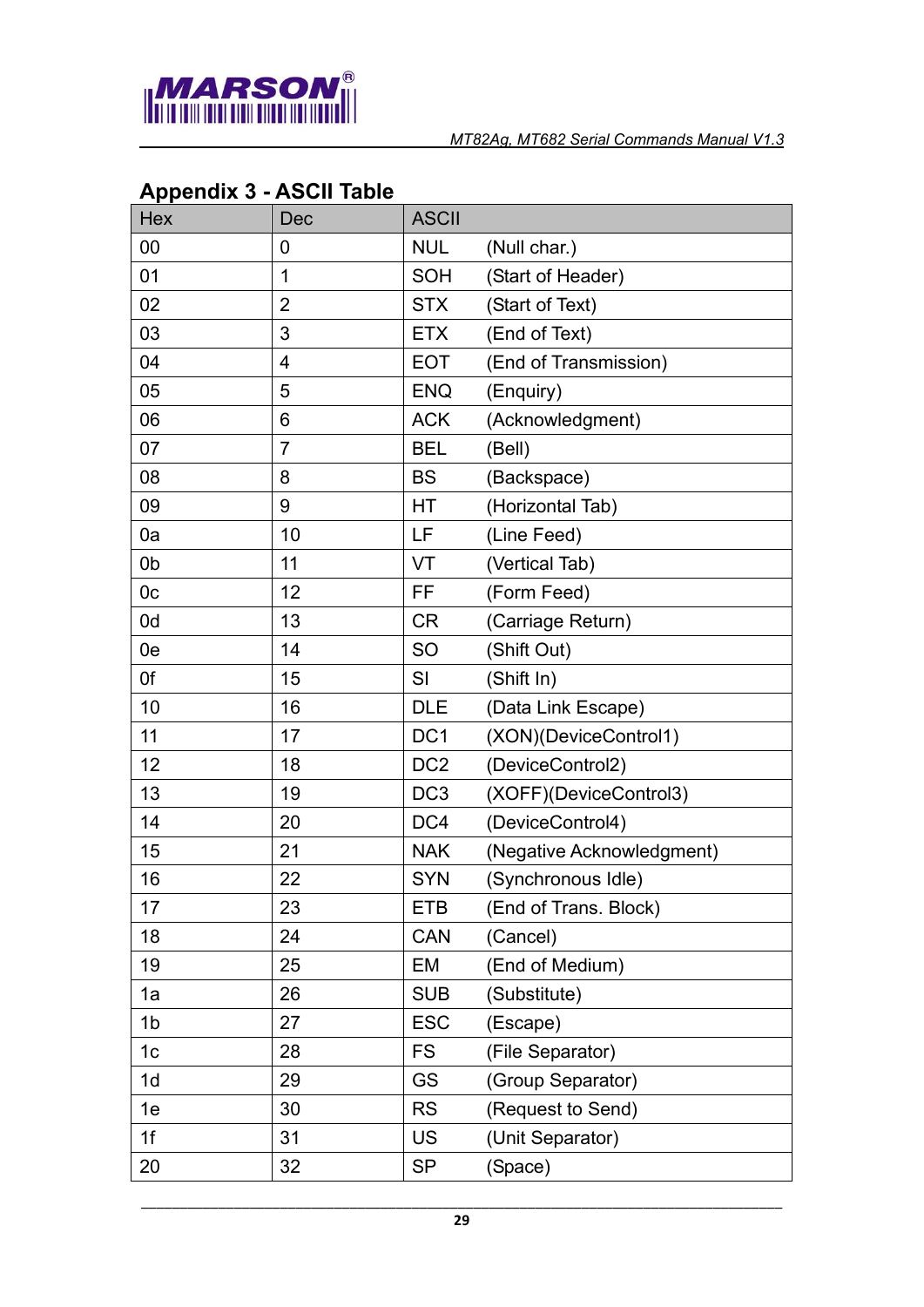

|                |    |                           | MT82Ag, MT682 Serial Commands Manual V1.3 |
|----------------|----|---------------------------|-------------------------------------------|
| 21             | 33 | Ţ                         | (Exclamation Mark)                        |
| 22             | 34 | $\pmb{\mathsf{u}}$        | (Double Quote)                            |
| 23             | 35 | #                         | (Number Sign)                             |
| 24             | 36 | \$                        | (Dollar Sign)                             |
| 25             | 37 | $\%$                      | (Percent)                                 |
| 26             | 38 | &                         | (Ampersand)                               |
| 27             | 39 |                           | (Single Quote)                            |
| 28             | 40 |                           | (Right/Closing Parenthesis)               |
| 29             | 41 | $\mathcal{E}$             | (Right/Closing Parenthesis)               |
| 2a             | 42 | $\star$                   | (Asterisk)                                |
| 2 <sub>b</sub> | 43 | $\ddot{}$                 | (Plus)                                    |
| 2c             | 44 | $\pmb{\mathfrak{z}}$      | (Comma)                                   |
| 2d             | 45 | $\overline{\phantom{a}}$  | (Minus/Dash)                              |
| 2e             | 46 |                           | (Dot)                                     |
| 2f             | 47 | $\sqrt{ }$                | (Forward Slash)                           |
| 30             | 48 | $\overline{0}$            |                                           |
| 31             | 49 | $\mathbf 1$               |                                           |
| 32             | 50 | $\overline{2}$            |                                           |
| 33             | 51 | 3                         |                                           |
| 34             | 52 | $\overline{4}$            |                                           |
| 35             | 53 | 5                         |                                           |
| 36             | 54 | 6                         |                                           |
| 37             | 55 | $\overline{7}$            |                                           |
| 38             | 56 | 8                         |                                           |
| 39             | 57 | 9                         |                                           |
| 3a             | 58 | $\ddot{\phantom{a}}$      | (Colon)                                   |
| 3 <sub>b</sub> | 59 | ÷,                        | (Semi-colon)                              |
| 3 <sub>c</sub> | 60 | $\,<$                     | (Less Than)                               |
| 3d             | 61 | $\equiv$                  | (Equal Sign)                              |
| 3e             | 62 | $\,$                      | (Greater Than)                            |
| 3f             | 63 | $\overline{\phantom{0}}$  | (Question Mark)                           |
| 40             | 64 | $^\text{\textregistered}$ | (AT Symbol)                               |
| 41             | 65 | A                         |                                           |
| 42             | 66 | B                         |                                           |
| 43             | 67 | C                         |                                           |
| 44             | 68 | D                         |                                           |
|                |    |                           |                                           |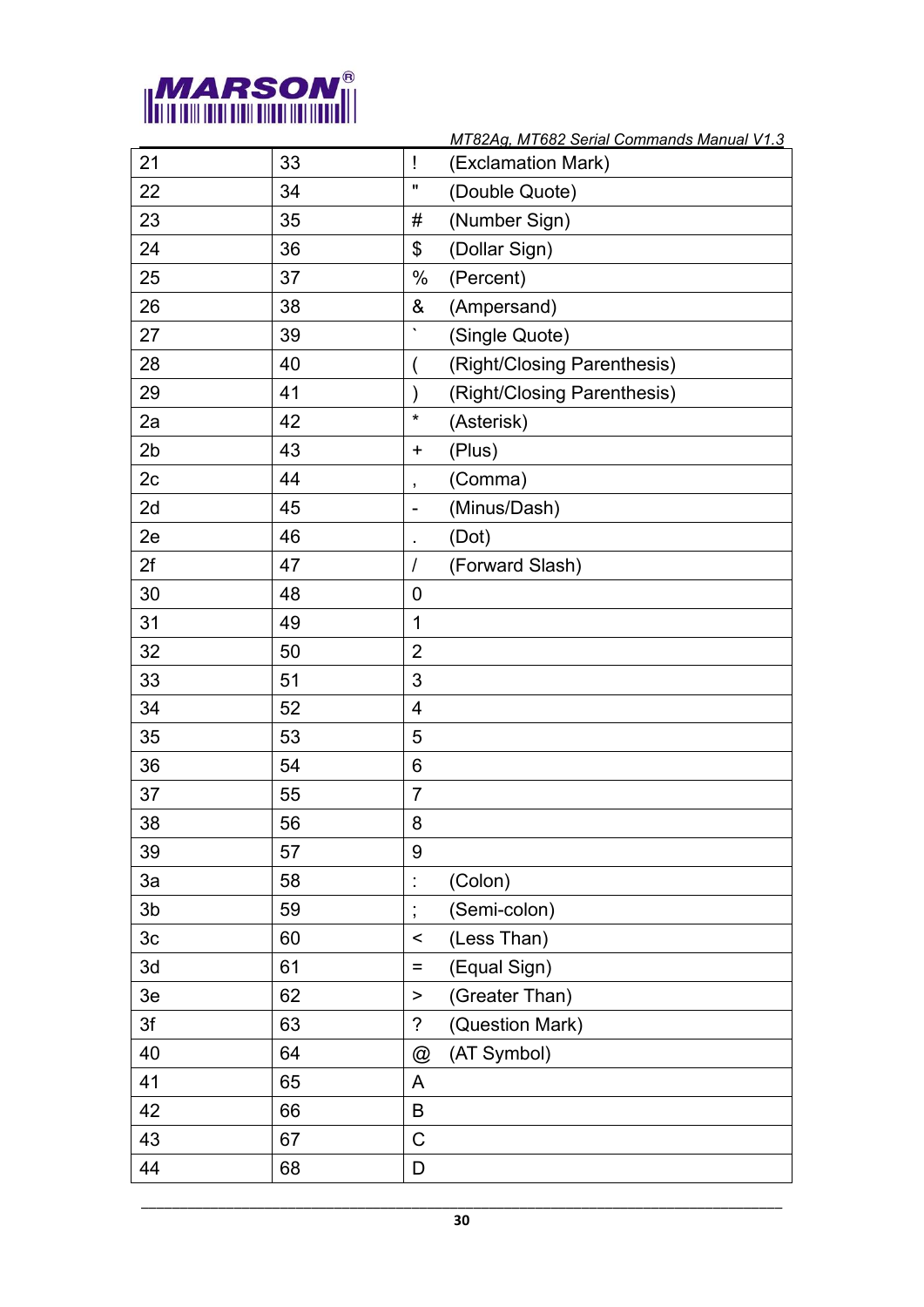

| 45             | 69  | Е                                       |
|----------------|-----|-----------------------------------------|
| 46             | 70  | F                                       |
| 47             | 71  | G                                       |
| 48             | 72  | Η                                       |
| 49             | 73  | $\overline{\phantom{a}}$                |
| 4a             | 74  | J                                       |
| 4b             | 75  | Κ                                       |
| 4 <sub>c</sub> | 76  | L                                       |
| 4d             | 77  | M                                       |
| 4e             | 78  | ${\sf N}$                               |
| 4f             | 79  | $\circ$                                 |
| 50             | 80  | ${\sf P}$                               |
| 51             | 81  | Q                                       |
| 52             | 82  | R                                       |
| 53             | 83  | ${\mathsf S}$                           |
| 54             | 84  | T                                       |
| 55             | 85  | U                                       |
| 56             | 86  | V                                       |
| 57             | 87  | W                                       |
| 58             | 88  | $\pmb{\mathsf{X}}$                      |
| 59             | 89  | Y                                       |
| 5a             | 90  | Ζ                                       |
| 5 <sub>b</sub> | 91  | (Left/Opening Bracket)<br>$\mathbf{I}$  |
| 5c             | 92  | (Back Slash)<br>$\backslash$            |
| 5d             | 93  | $\mathbf{I}$<br>(Right/Closing Bracket) |
| 5e             | 94  | $\pmb{\wedge}$<br>(Caret/Circumflex)    |
| 5f             | 95  | (Underscore)                            |
| 60             | 96  | $\mathbf{I}$<br>(Grave Accent)          |
| 61             | 97  | a                                       |
| 62             | 98  | b                                       |
| 63             | 99  | $\mathbf C$                             |
| 64             | 100 | $\sf d$                                 |
| 65             | 101 | $\mathsf e$                             |
| 66             | 102 | $\mathsf f$                             |
| 67             | 103 | g                                       |
| 68             | 104 | h                                       |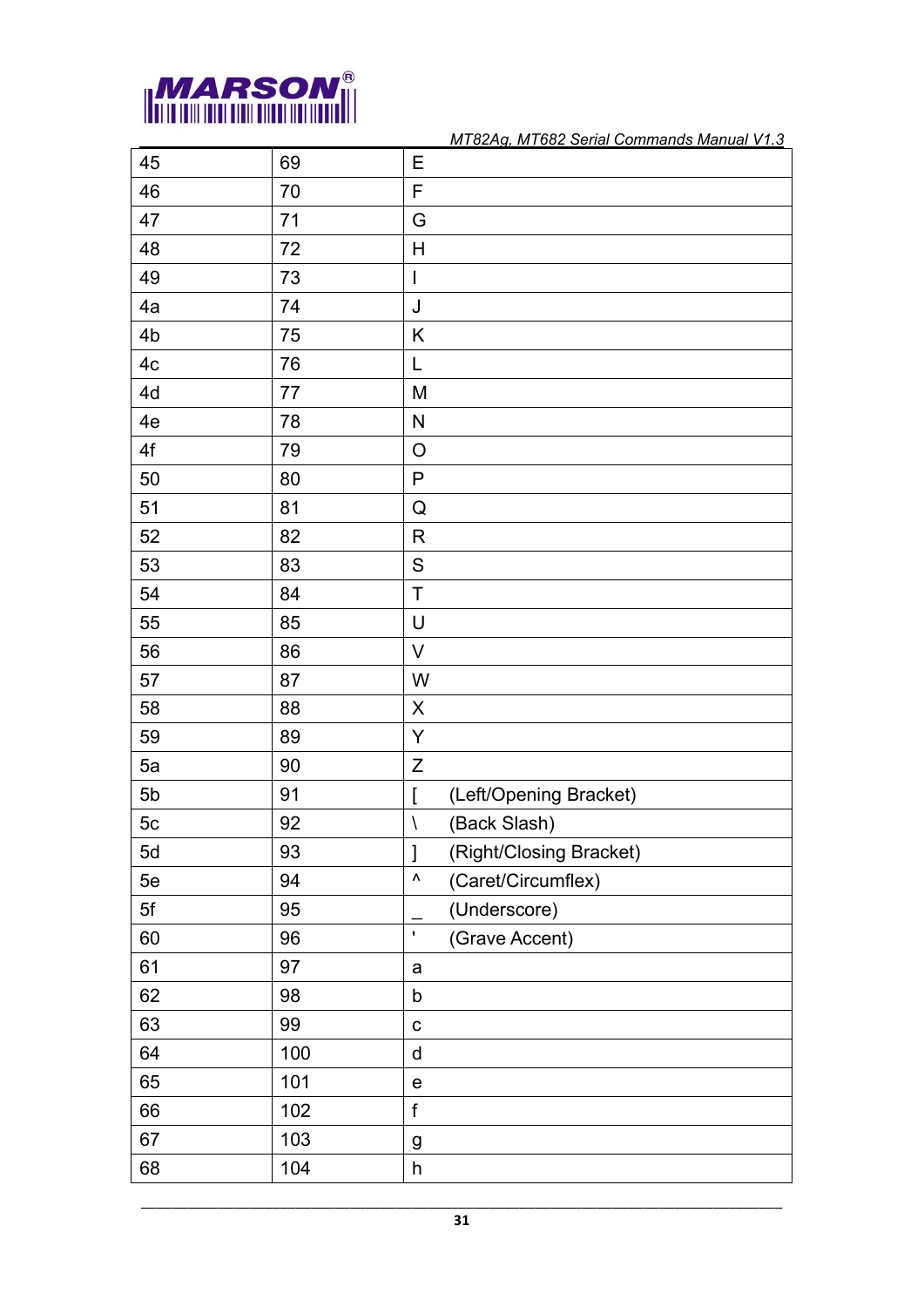

| 69            | 105 | Ť                            |
|---------------|-----|------------------------------|
| 6a            | 106 |                              |
| 6b            | 107 | k                            |
| 6c            | 108 | I                            |
| 6d            | 109 | m                            |
| 6e            | 110 | $\mathsf{n}$                 |
| 6f            | 111 | O                            |
| 70            | 112 | p                            |
| $71$          | 113 | q                            |
| $72\,$        | 114 | $\mathsf{r}$                 |
| 73            | 115 | $\mathsf S$                  |
| 74            | 116 | $\mathfrak t$                |
| 75            | 117 | u                            |
| 76            | 118 | V                            |
| $77 \,$       | 119 | W                            |
| 78            | 120 | X                            |
| 79            | 121 | У                            |
| 7a            | 122 | Z                            |
| 7b            | 123 | (Left/Opening Brace)<br>$\{$ |
| $7\mathrm{c}$ | 124 | (Vertical Bar)               |
| 7d            | 125 | (Right/Closing Brace)<br>}   |
| 7e            | 126 | (Tilde)<br>$\tilde{}$        |
| 7f            | 127 | DEL(Delete)                  |